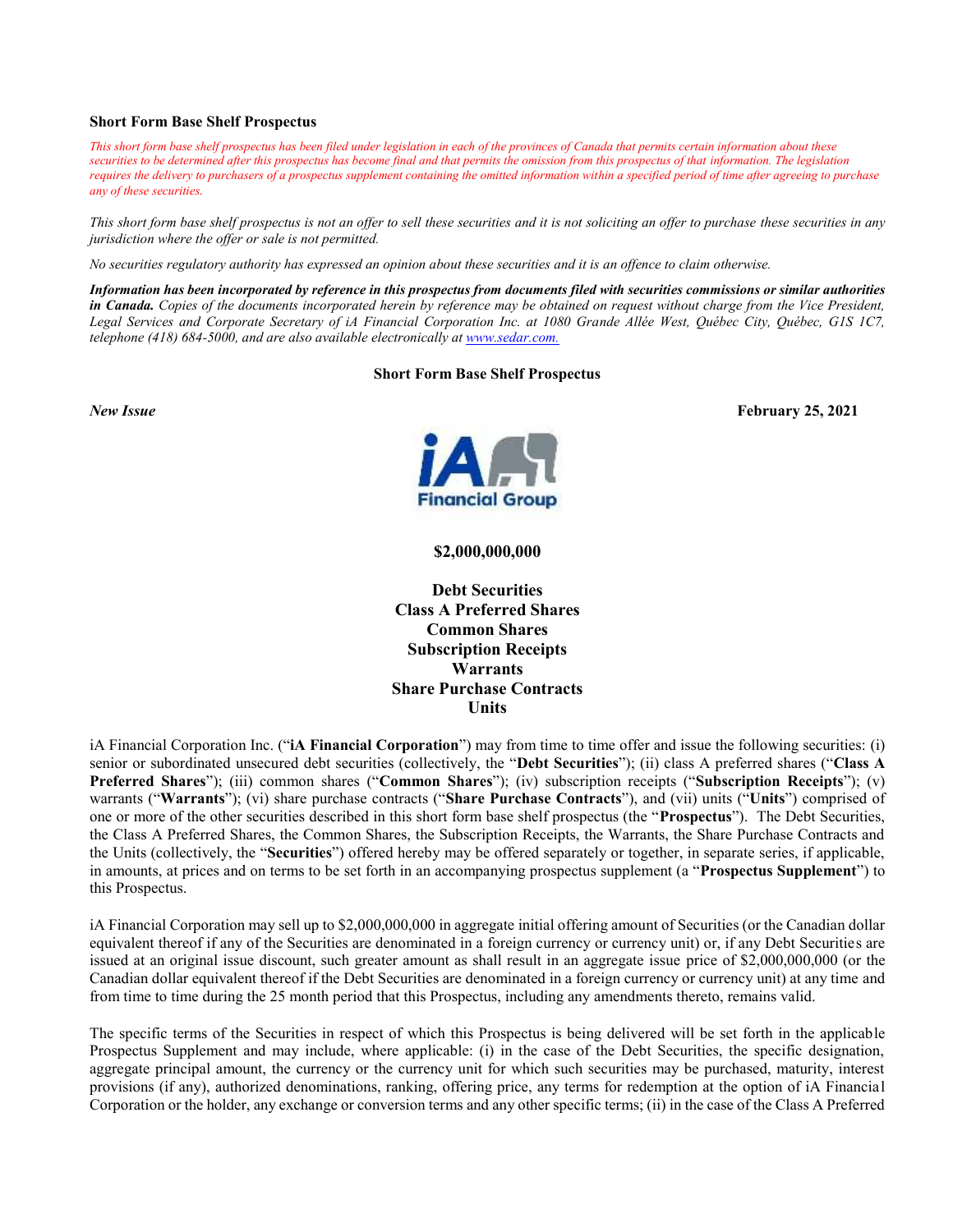Shares, the designation of the particular series, aggregate amount, the number of shares offered, the issue price, the dividend rate, the dividend payment dates, any exchange, conversion, redemption or repurchase provisions and any other specific terms; (iii) in the case of the Common Shares, the number of shares and the offering price; (iv) in the case of Subscription Receipts, the number of Subscription Receipts being offered, the offering price, the procedures for the exchange of the Subscription Receipts for Debt Securities, Class A Preferred Shares or Common Shares, as the case may be, and any other specific terms; (v) in the case of Warrants, the designation, number and terms of the Debt Securities, Class A Preferred Shares or Common Shares purchasable upon exercise of the Warrants, any procedures that will result in the adjustment of those numbers, the exercise price, dates and periods of exercise, the currency in which the Warrants are issued and any other specific terms; (vi) in the case of Share Purchase Contracts, whether the Share Purchase Contracts obligate the holder thereof to purchase or sell Common Shares or Class A Preferred Shares, as the case may be, and the nature and amount of each of those securities and any other specific terms; and (vii) in the case of Units, the designation and terms of the Units and of the Securities comprising the Units and any other specific terms. A Prospectus Supplement may include other specific terms pertaining to the Securities that are not precluded by the parameters described in this Prospectus.

This Prospectus does not qualify for the issuance of Debt Securities in respect of which the payment of principal and/or interest may be determined, in whole or in part, by reference to one or more underlying interests including, for example, an equity or debt security, a statistical measure of economic or financial performance including, but not limited to, any currency, consumer price or mortgage index, or the price or value of one or more commodities, indices or other items, or any other item or formula, or any combination or basket of the foregoing items. For greater certainty, this Prospectus may qualify for the issuance of Debt Securities in respect of which the payment of principal and/or interest may be determined, in whole or in part, by reference to published rates of a central banking authority or one or more financial institutions, such as a prime rate or bankers' acceptance rate, or to recognized market benchmark interest rates.

This Prospectus does not qualify for the issuance of Share Purchase Contracts which would constitute derivatives or hybrid products subject to derivative legislation in Canada, including the *Derivatives Act* (Québec).

All information permitted under applicable securities laws to be omitted from this Prospectus will be contained in one or more Prospectus Supplements that will be delivered to purchasers together with this Prospectus. Each Prospectus Supplement will be deemed to be incorporated by reference into this Prospectus for the purposes of securities legislation as of the date of such Prospectus Supplement but only for the purposes of the distribution of the Securities to which the Prospectus Supplement pertains. iA Financial Corporation's head and registered office is located at 1080 Grande Allée West, Québec City, Québec, G1S 1C7. The outstanding Common Shares are currently listed on the Toronto Stock Exchange. **Unless otherwise specified in the applicable Prospectus Supplement, the Debt Securities, the Subscription Receipts, the Warrants, the Share Purchase Contracts and the Units will not be listed on any stock exchange or quotation system.** 

The Securities may be sold through underwriters or dealers, by iA Financial Corporation directly pursuant to applicable statutory exemptions, or through agents designated by iA Financial Corporation from time to time. The applicable Prospectus Supplement will identify each underwriter, dealer or agent, as the case may be, engaged in connection with the offering and sale of those Securities, and will also set forth the terms of the offering of such Securities including the net proceeds to iA Financial Corporation and, to the extent applicable, any fees payable to the underwriters, dealers or agents. No underwriter or dealer in Canada has been involved in the preparation of this Prospectus or performed any review of the contents of this Prospectus.

In connection with any underwritten offering of Securities, the underwriters may over-allot or effect transactions which stabilize or maintain the market price of the Securities offered at a level above that which might otherwise prevail in the open market. Such transactions, if commenced, may be discontinued at any time. See "Plan of Distribution".

In compliance with applicable Canadian securities laws, iA Financial Corporation delivered an undertaking to the applicable securities regulatory authorities that iA Financial Corporation will not distribute any Securities that are considered novel specified derivatives or asset-backed securities (as such terms are defined under applicable Canadian securities laws) at the time of distribution without pre-clearing with the applicable securities regulatory authorities the disclosure contained in the Prospectus Supplements pertaining to such Securities in accordance with applicable Canadian securities laws.

Unless otherwise specified in a Prospectus Supplement, an offering of Securities is subject to approval of certain legal matters on behalf of iA Financial Corporation by Norton Rose Fulbright Canada LLP.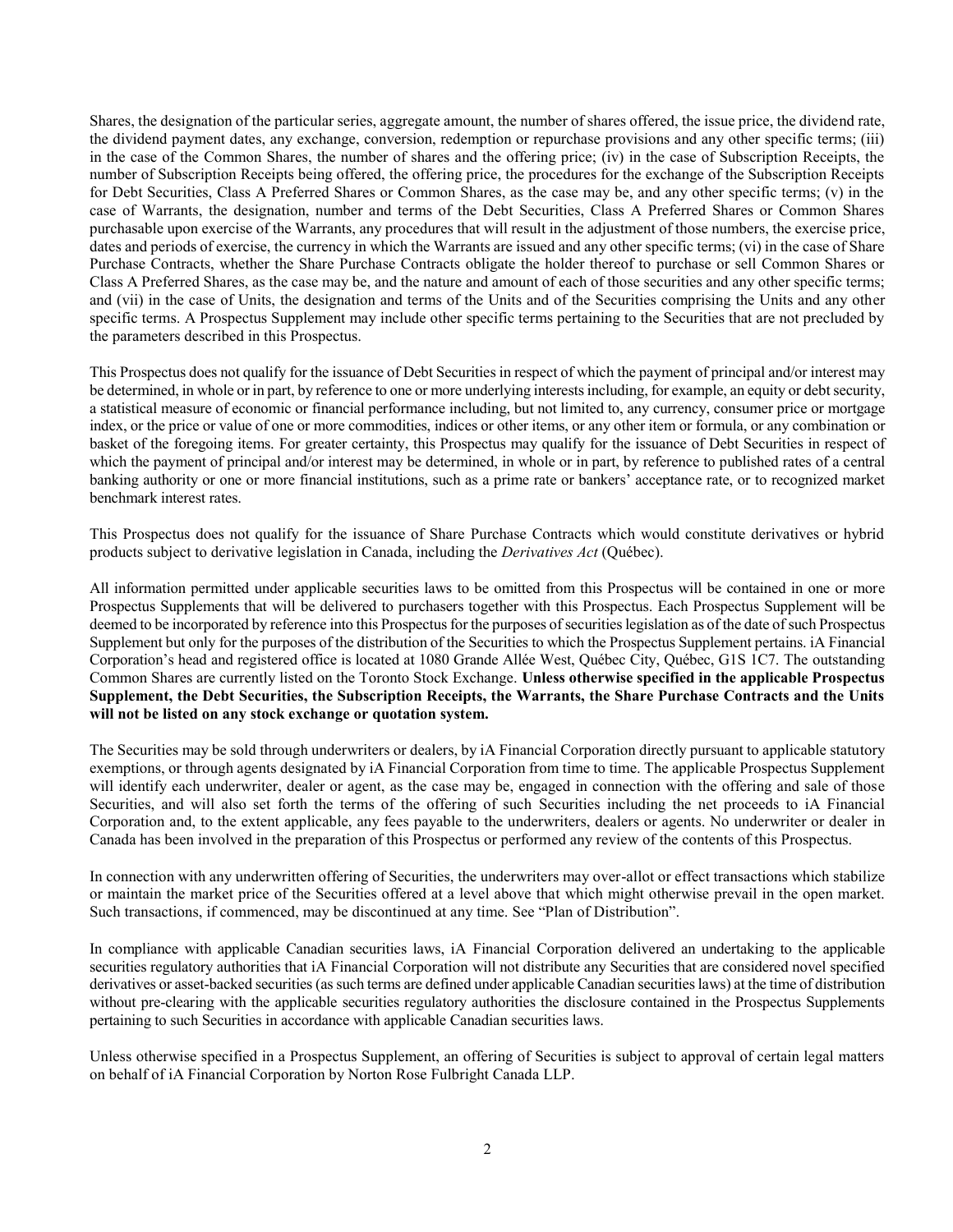# **TABLE OF CONTENTS**

| Page |
|------|
|      |
|      |
|      |
|      |
|      |
|      |
|      |
|      |
|      |
|      |
|      |
|      |
|      |
|      |
|      |
|      |
|      |
|      |
|      |
|      |
|      |
|      |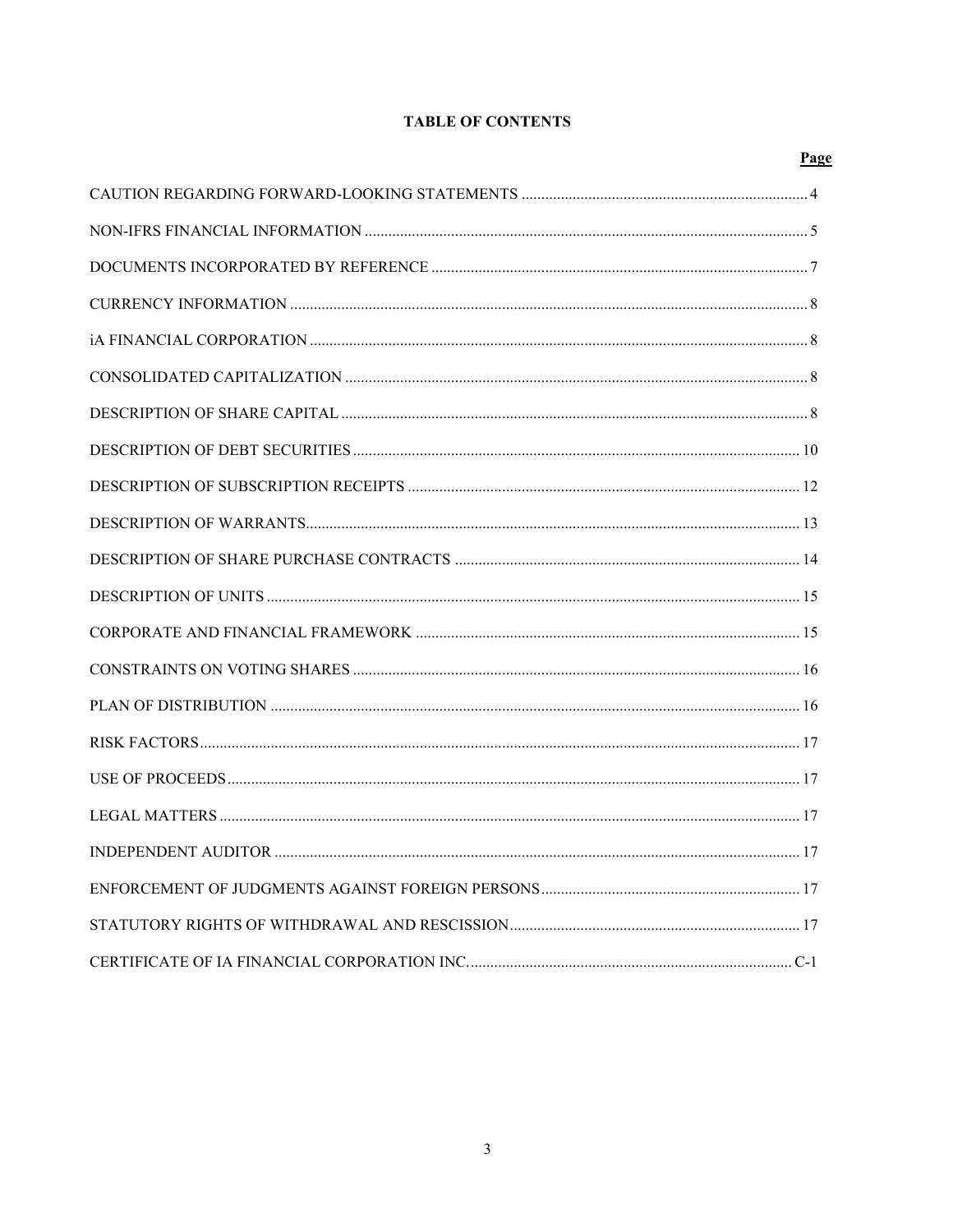#### **CAUTION REGARDING FORWARD-LOOKING STATEMENTS**

Some of the statements contained or incorporated by reference in this Prospectus, including those relating to strategies used by iA Financial Corporation and other statements that are predictive in nature, that depend upon or refer to future events or conditions, or that include words such as "may", "will", "could", "should", "would", "suspect", "expect", "anticipate", "intend", "plan", "believe", "estimate", and "continue" (or the negative thereof), as well as words such as "objective", "goal", "guidance" and "forecast" or other similar words or expressions. Such statements constitute forward-looking statements within the meaning of securities laws. Forward-looking statements include, but are not limited to, information concerning iA Financial Corporation's possible or assumed future operating results. In addition, any statement that may be made concerning iA Financial Corporation's expectations regarding ongoing business strategies and possible future action by iA Financial Corporation, including statements made by iA Financial Corporation with respect to the expected benefits of acquisitions or divestitures, are also forward-looking statements. These statements are not historical facts; they represent only iA Financial Corporation's expectations, estimates and projections regarding future events and are subject to change, particularly in light of the ongoing and evolving COVID-19 pandemic, its effect on the global economy and its uncertain impact on our operations. Forward-looking statements include, without limitation, the information concerning possible or assumed future results of operations of iA Financial Corporation, including market guidance and sensitivity analysis. Although iA Financial Corporation believes that the expectations reflected in such forward-looking statements are reasonable, such statements involve risks and uncertainties, and undue reliance should not be placed on such statements and they should not be interpreted as confirming market or analysts' expectations in any way.

Certain material factors or assumptions are applied in making forward-looking statements, and actual results may differ materially from those expressed or implied in such statements. Factors that could cause actual results to differ materially from expectations include, but are not limited to:

- general business and economic conditions; including market conditions that adversely affect iA Financial Corporation's capital position or its ability to raise capital;
- strategic risks, including, level of competition and consolidation, ability to market and distribute products through current and future distribution channels, ability to adapt products and services to the changing market, acquisitions and iA Financial Corporation's ability to complete acquisitions including the availability of equity and debt financing for this purpose, ability to maintain iA Financial Corporation's reputation, ability to protect intellectual property and exposure to claims of infringement, environmental concerns;
- market risks, including performance and volatility of equity markets, interest rate fluctuations and movements in credit spreads, currency rates, investment losses and defaults, market liquidity and creditworthiness of guarantors, reinsurers and counterparties;
- ability to implement effective hedging strategies and unforeseen consequences arising from such strategies and ability to source appropriate non-fixed income assets to back iA Financial Corporation's long dated liabilities;
- credit risks, including accuracy of information received from counterparties and ability of counterparties to meet their obligations;
- insurance risks, including product design and pricing, mortality, morbidity, longevity and policyholder behaviour including the occurrence of natural or man-made disasters, pandemic diseases (such as the current COVID-19 pandemic) and acts of terrorism, the availability, affordability and adequacy of reinsurance;
- liquidity of iA Financial Corporation, including the availability of financing to satisfy existing financial liabilities on expected maturity dates when required, ability of iA Financial Corporation to receive sufficient funds from its subsidiaries;
- operational risks, including dependence on third party relationships including outsourcing arrangements, ability to attract and retain key executives, employees and agents, ability to execute strategic plans and changes to strategic plans, accuracy of estimates used in applying accounting policies and actuarial methods used by iA Financial Corporation, accuracy of accounting policies and actuarial methods used by iA Financial Corporation, the appropriate use and interpretation of complex models or deficiencies in models used, information and technology risks, including failure of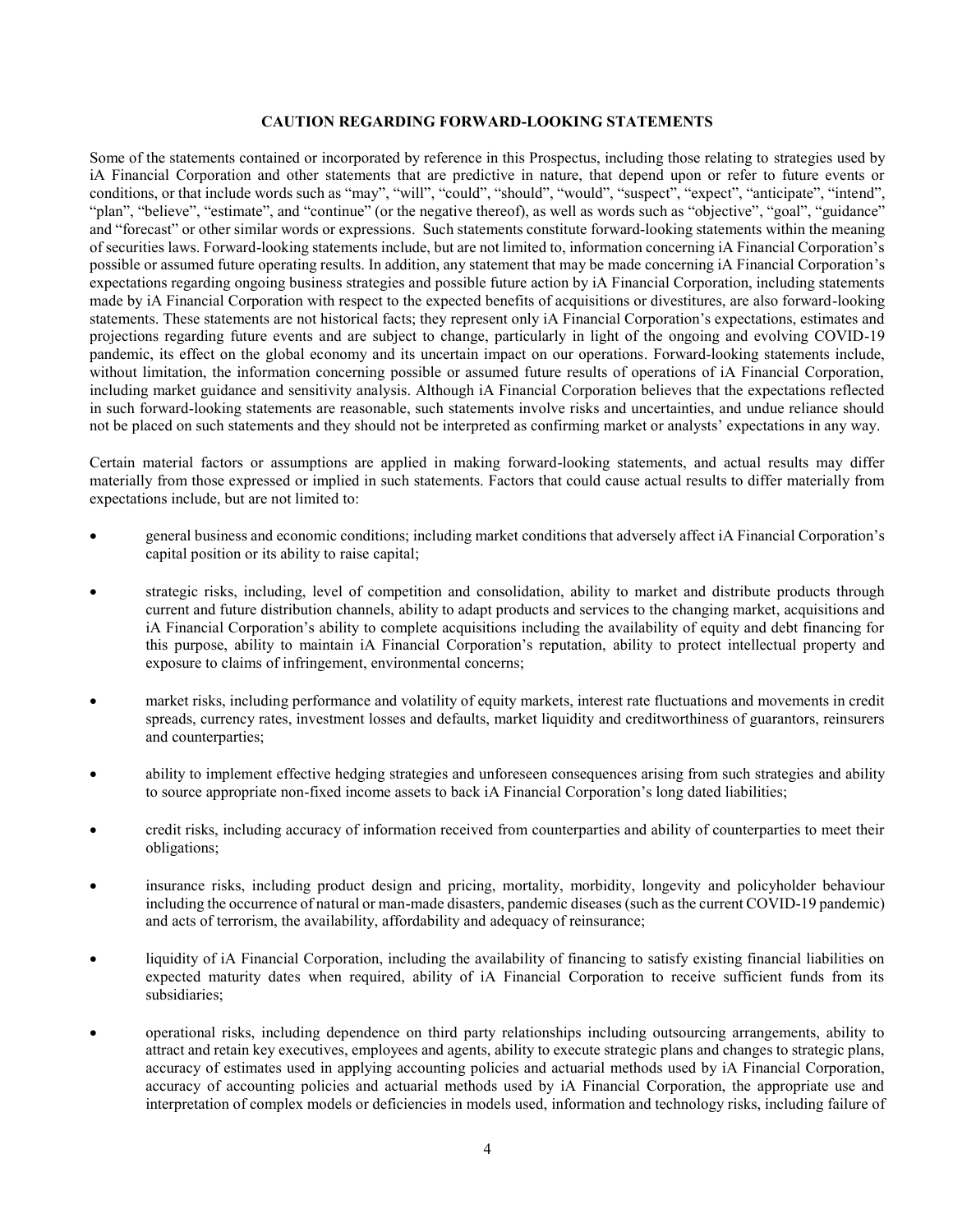information systems and Internet-enabled technology, breaches of computer security and privacy, the disruption of or changes to key elements of iA Financial Corporation's or public infrastructure systems;

- legal and regulatory risks, including tax audits, tax litigation or similar proceedings and including private legal proceedings and class actions relating to practices in the mutual fund, insurance, annuity and financial product distribution industries, changes in laws and regulations including tax laws, changes in accounting standards, changes in regulatory capital requirements;
- downgrades in iA Financial Corporation's financial strength or credit ratings;
- the duration and severity of the COVID-19 pandemic;
- iA Financial Corporation's ability to complete acquisitions including the availability of equity and debt financing for this purpose; and
- ability of iA Financial Corporation to receive sufficient funds from its subsidiaries.

Potential impacts of the COVID-19 pandemic – Since March 2020, the COVID-19 pandemic has had major, unprecedented implications for both society and the economy. The overall impact of the COVID-19 pandemic is still uncertain and depends on many factors, such as the progression of the virus, the emergence of new variants, the duration of the pandemic, potential treatments and therapies, the availability of vaccines, the effectiveness of government measures to slow the virus's spread and the impact of those measures on the economy. As a result, we cannot accurately predict the total bearing the pandemic will have, but the impact on iA Financial Corporation's business and financial results could be material.

Additional information about the material factors that could cause actual results to differ materially from expectations and about material factors or assumptions applied in making forward-looking statements may be found in the section "Risk Factors" in this Prospectus, in the section "Risk Factors" in iA Financial Corporation's most recent annual information form, in the "Risk Management" section of iA Financial Corporation's management's discussion and analysis for the most recent audited consolidated financial statements, in the "Management of Risks Associated with Financial Instruments" note to iA Financial Corporation's most recent audited consolidated financial statements, and elsewhere in iA Financial Corporation's filings with Canadian securities regulators, which are available for review at [www.sedar.com.](www.sedar.com)

The forward-looking statements in this Prospectus or the documents incorporated by reference in this Prospectus reflect, unless otherwise indicated, iA Financial Corporation's expectations as of the date of this Prospectus or the documents incorporated by reference in this Prospectus. iA Financial Corporation does not undertake any obligation to update or release any revisions to these forward-looking statements to reflect events or circumstances after the date of this Prospectus or to reflect the occurrence of unanticipated events, except as required by law.

## **NON-IFRS FINANCIAL INFORMATION**

iA Financial Corporation reports its financial results and statements in accordance with International Financial Reporting Standards ("**IFRS**"). iA Financial Corporation also publishes certain financial measures that are not based on IFRS ("**non-IFRS**"). A financial measure is considered a non-IFRS measure for Canadian securities law purposes if it is presented other than in accordance with the generally accepted accounting principles used for iA Financial Corporation's audited financial statements. These non-IFRS financial measures are often accompanied by and reconciled with IFRS financial measures. For certain non-IFRS financial measures, there are no directly comparable amounts under IFRS. iA Financial Corporation believes that these non-IFRS financial measures provide additional information to better understand iA Financial Corporation's financial results and assess its growth and earnings potential, and that they facilitate comparison of the quarterly and full-year results of iA Financial Corporation's ongoing operations. Since non-IFRS financial measures do not have standardized definitions and meaning, they may differ from the non-IFRS financial measures used by other institutions and should not be viewed as an alternative to measures of financial performance determined in accordance with IFRS. iA Financial Corporation strongly encourages investors to review its financial statements and other publicly-filed reports in their entirety and not to rely on any single financial measure.

Non-IFRS financial measures published by iA Financial Corporation include, but are not limited to: return on common shareholders' equity (ROE), core earnings per common share (core EPS), core return on common shareholders' equity (core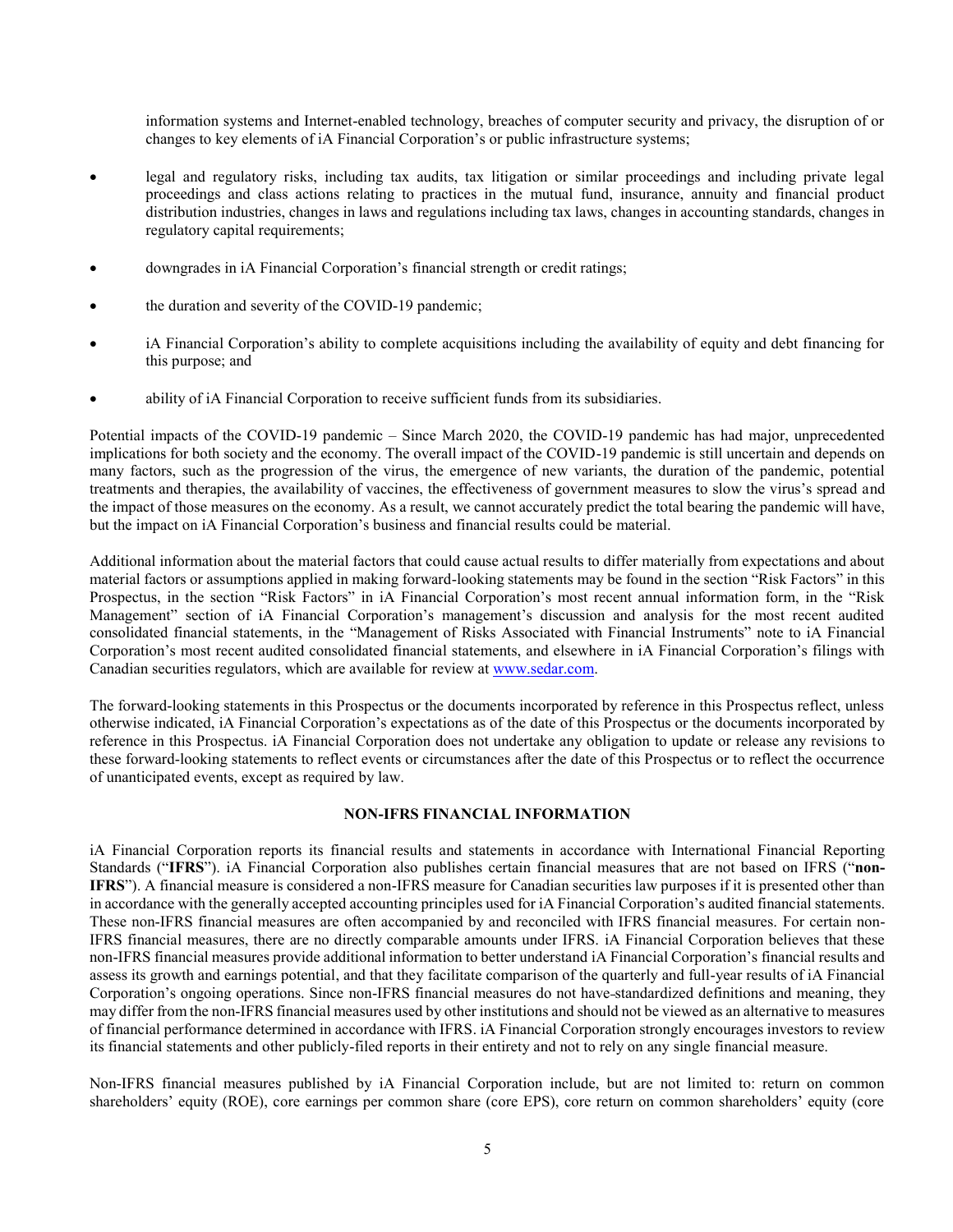ROE), sales, net sales, assets under management (AUM), assets under administration (AUA), premium equivalents, deposits, sources of earnings measures (expected profit on in-force, experience gains and losses, strain on sales, changes in assumptions, management actions and income on capital), capital, solvency ratio, interest rate and equity market sensitivities, loan originations, finance receivables and average credit loss rate on car loans.

The analysis of profitability according to the sources of earnings presents sources of income in compliance with the guideline issued by the Office of the Superintendent of Financial Institutions and developed in co-operation with the Canadian Institute of Actuaries. This analysis is intended to be a supplement to the disclosure required by IFRS and to facilitate the understanding of iA Financial Corporation's financial position by both existing and prospective stakeholders to better form a view as to the quality, potential volatility and sustainability of earnings. It provides an analysis of the difference between actual income and the income that would have been reported had all assumptions at the start of the reporting period materialized during the reporting period. It sets out the following measures: expected profit on in-force business (representing the portion of the consolidated net income on business in force at the start of the reporting period that was expected to be realized based on the achievement of best-estimate assumptions); experience gains and losses (representing gains and losses that are due to differences between the actual experience during the reporting period and the best estimate assumptions at the start of the reporting period); new business strain (representing the point-of-sale impact on net income of writing new business during the period); changes in assumptions, management actions and income on capital (representing the net income earned on the iA Financial Corporation's surplus funds).

Core earnings (loss) and financial measures based on core earnings (loss), including core EPS and core ROE, are non-IFRS financial measures used to better understand the capacity of the Company to generate sustainable earnings. Core earnings (loss) remove from reported earnings (loss) the impacts of the following items that create volatility in the Company's results under IFRS, or that are not representative of its underlying operating performance:

Core earnings definition prior to 2021 -

(a) specific items, including but not limited to year-end assumption changes and unusual income tax against and losses;

(b) gains and losses from macroeconomic variations related to universal life policies, the level of assets backing long-term liabilities, investment funds (MERs) and the dynamic hedging program for segregated fund guarantees;

(c) gains and losses in excess of \$0.04 per share, on a quarterly basis, for strain on Individual Insurance sales, for policyholder experience by business segment (Individual Insurance, Individual Wealth Management, Group Insurance, Group Savings and Retirement, US Operations and iA Auto and Home Insurance), for usual income tax gains and losses and for investment income on capital.

Core earnings definition as of 2021 -

(a) market-related impacts that differ from management's best estimate assumptions, which include impacts of returns on equity markets and changes in interest rates related to (i) management fees collected on assets under management or administration (MERs), (ii) universal life policies, (iii) the level of assets backing long-term liabilities, and (iv) the dynamic hedging program for segregated fund guarantees;

(b) assumption changes and management actions;

(c) gains and losses on acquisition or disposition of a business, including acquisition, integration and restructuring costs;

(d) amortization of acquisition-related finite life intangible assets;

(e) non-core pension expense, that represents the difference between the asset return (interest income on plan assets) calculated using the expected return on plan assets and the IFRS prescribed pension plan discount rate;

(f) specified items which management believes are not representative of the performance of the Company, including (i) material legal settlements and provisions, (ii) unusual income tax gains and losses, (iii) material impairment charges related to goodwill and intangible assets, and (iv) other specified unusual gains and losses.

Sales is a non-IFRS measure used to assess iA Financial Corporation's ability to generate new business. They are defined as fund entries on new business written during the period. Net premiums, which are part of the revenues presented in the financial statements, include fund entries from both in-force contracts and new business written during this period. Assets under management and administration is a non-IFRS measure used to assess iA Financial Corporation's ability to generate fees, particularly for investment funds and funds under administration. An analysis of revenues by sector is presented in the "Analysis According to the Financial Statements" section of iA Financial Corporation's management's discussion and analysis for the most recent audited consolidated financial statements.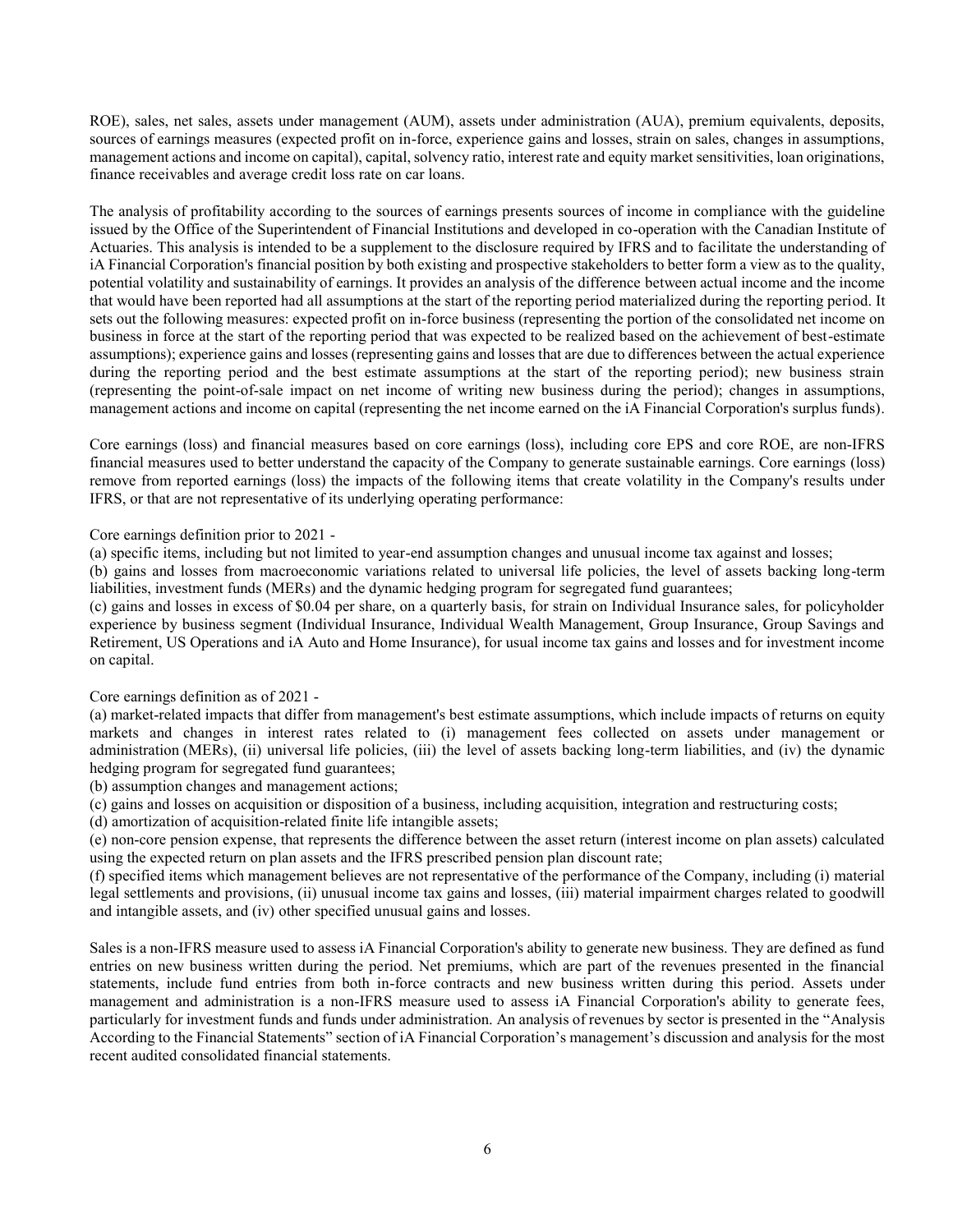#### **DOCUMENTS INCORPORATED BY REFERENCE**

The following documents, which have been filed by iA Financial Corporation with the securities commissions or similar authorities in each of the provinces of Canada, are incorporated by reference into and form an integral part of this Prospectus:

- (a) iA Financial Corporation's Annual Information Form dated March 27, 2020 for the year ended December 31, 2019;
- (b) iA Financial Corporation's audited consolidated financial statements and the notes thereto as at and for the years ended December 31, 2020 and 2019, together with the independent auditor's report thereon for the years ended December 31, 2020 and 2019, as set out on page 3 of the audited consolidated financial statements;
- (c) iA Financial Corporation's management's discussion and analysis dated February 11, 2021 for the audited consolidated financial statements referred to in paragraph (b);
- (d) iA Financial Corporation's material change report dated December 21, 2020; and
- (e) iA Financial Corporation's information circular for the solicitation of proxies dated March 9, 2020 in connection with the annual meeting of shareholders held on May 7, 2020 (the "**Circular**").

Any documents of the types referred to above, any unaudited interim consolidated financial statements and related management's discussion and analysis, any business acquisition reports, any material change reports (excluding confidential material change reports if any) and any other disclosure document required to be incorporated by reference into a prospectus filed under *National Instrument 44-101- Short Form Prospectus Distributions*, filed by iA Financial Corporation with the securities regulatory authorities in Canada after the date of this Prospectus and prior to the completion or withdrawal of the distribution of Securities, shall be deemed to be incorporated by reference into this Prospectus. Updated earnings coverage ratios will be filed, if required, quarterly with the applicable securities regulatory authorities in Canada either as Prospectus Supplements or as exhibits to iA Financial Corporation's unaudited interim and audited annual consolidated financial statements and will be deemed to be incorporated by reference into this Prospectus for the purposes of the offering of Securities hereunder.

A Prospectus Supplement containing the specific terms in respect of any Securities will be delivered, together with this Prospectus, to purchasers of such Securities and will be deemed incorporated in this Prospectus for the purposes of securities legislation as of the date of the Prospectus Supplement, but only for the purposes of the distribution of the Securities to which such Prospectus Supplement pertains.

**Any statement contained in this Prospectus or in a document incorporated or deemed to be incorporated by reference in this Prospectus shall be deemed to be modified or superseded, for purposes of this Prospectus, to the extent that a statement contained in this Prospectus or in any other subsequently filed document that also is or is deemed to be incorporated by reference in this Prospectus, modifies or supersedes such statement. The modifying or superseding statement need not state that it has modified or superseded a prior statement or include any other information set forth in the document that it modifies or supersedes. The making of a modifying or superseding statement shall not be deemed an admission for any purposes that the modified or superseded statement, when made, constituted a misrepresentation, an untrue statement of a material fact or an omission to state a material fact that is required to be stated or that is necessary to make a statement not misleading in light of the circumstances in which it was made. Any statement so modified or superseded shall not be deemed, except as so modified or superseded, to constitute a part of this Prospectus.** 

Upon a new annual information form and annual audited consolidated financial statements and related management's discussion and analysis being filed by iA Financial Corporation with, and where required, accepted by, the applicable securities regulatory authorities during the time that this Prospectus is valid, the previous annual information form, annual audited consolidated financial statements and related management's discussion and analysis and all unaudited comparative consolidated financial statements and related management's discussion and analysis, and all material change reports and any information circular filed prior to the commencement of iA Financial Corporation's financial year in which the new annual information form is filed, shall be deemed no longer incorporated by reference into this Prospectus for purposes of future offers and sales of Securities under this Prospectus.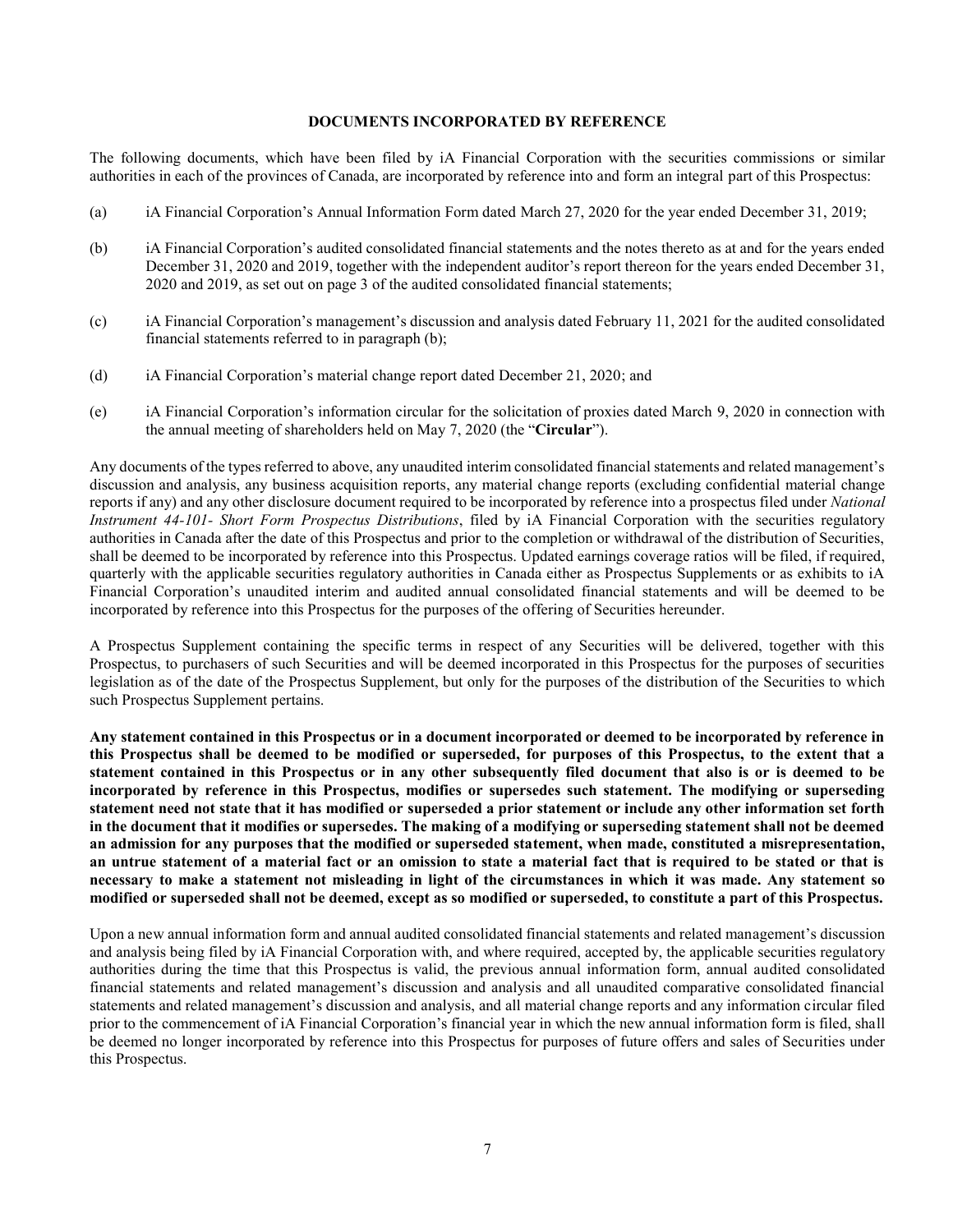Investors should rely only on the information contained in or incorporated by reference in this Prospectus or any applicable Prospectus Supplement. iA Financial Corporation has not authorized anyone to provide investors with different or additional information. iA Financial Corporation is not making an offer of Securities in any jurisdiction where the offer is not permitted by law. Investors should not assume that the information contained in or incorporated by reference in this Prospectus or any applicable Prospectus Supplement is accurate as of any date other than the date on the front of the applicable Prospectus Supplement.

## **CURRENCY INFORMATION**

All currency amounts in this Prospectus are stated in Canadian dollars, unless otherwise indicated.

## **iA FINANCIAL CORPORATION**

iA Financial Corporation is incorporated under the *Business Corporations Act* (Québec).

iA Financial Corporation is a holding company that provides strategic direction to its subsidiaries, including Industrial Alliance Insurance and Financial Services inc. ("**IAIFS**").

iA Financial Corporation and its subsidiaries offer a wide range of life and health insurance products, savings and retirement plans, mutual funds, securities, auto and home insurance, mortgages, and other financial products and services. The products and services are offered on both an individual and group basis and extend throughout Canada and to the United States. iA Financial Corporation's subsidiaries serve over four million clients and employ more than 7,700 people. At December 31, 2020, iA Financial Corporation's subsidiaries had \$197.5 billion in assets under management and administration.

iA Financial Corporation's head office is located at 1080 Grande Allée West, Québec City, Québec, G1S 1C7.

iA Financial Corporation's Common Shares are listed on the Toronto Stock Exchange under the trading symbol "IAG". Additionally, IAIFS has Non-Cumulative Class A Preferred Shares, Series B, Non-Cumulative Class A Preferred Shares, Series G and Non-Cumulative Class A Preferred Shares, Series I that are listed on the Toronto Stock Exchange under the trading symbols "IAF.PR.B", "IAF.PR.G" and "IAF.PR.I", respectively.

#### **CONSOLIDATED CAPITALIZATION**

There have been no material changes in the loan capital or in the share capital of iA Financial Corporation on a consolidated basis since December 31, 2020, the date of iA Financial Corporation's most recently filed audited consolidated financial statements.

## **DESCRIPTION OF SHARE CAPITAL**

The share capital of iA Financial Corporation consists of (a) an unlimited number of Common Shares without nominal or par value, and (b) an amount of Class A Preferred Shares without nominal or par value, issuable in series, equal to not more than half (½) of the amount of Common Shares that are issued and outstanding at the time of the proposed issuance of such Class A Preferred Shares (the "**Class A Preferred Shares**").

As of February 24, 2021, 107 124 327 Common Shares and no Class A Preferred Shares were issued and outstanding.

This section is a summary of certain rights and restrictions attaching to the Class A Preferred Shares and the Common Shares. This summary is qualified in its entirety by the articles of iA Financial Corporation. The particular terms and provisions of a series of the Class A Preferred Shares offered pursuant to an accompanying Prospectus Supplement, and the extent to which the general terms and provisions described below may apply thereto, will be described in such Prospectus Supplement.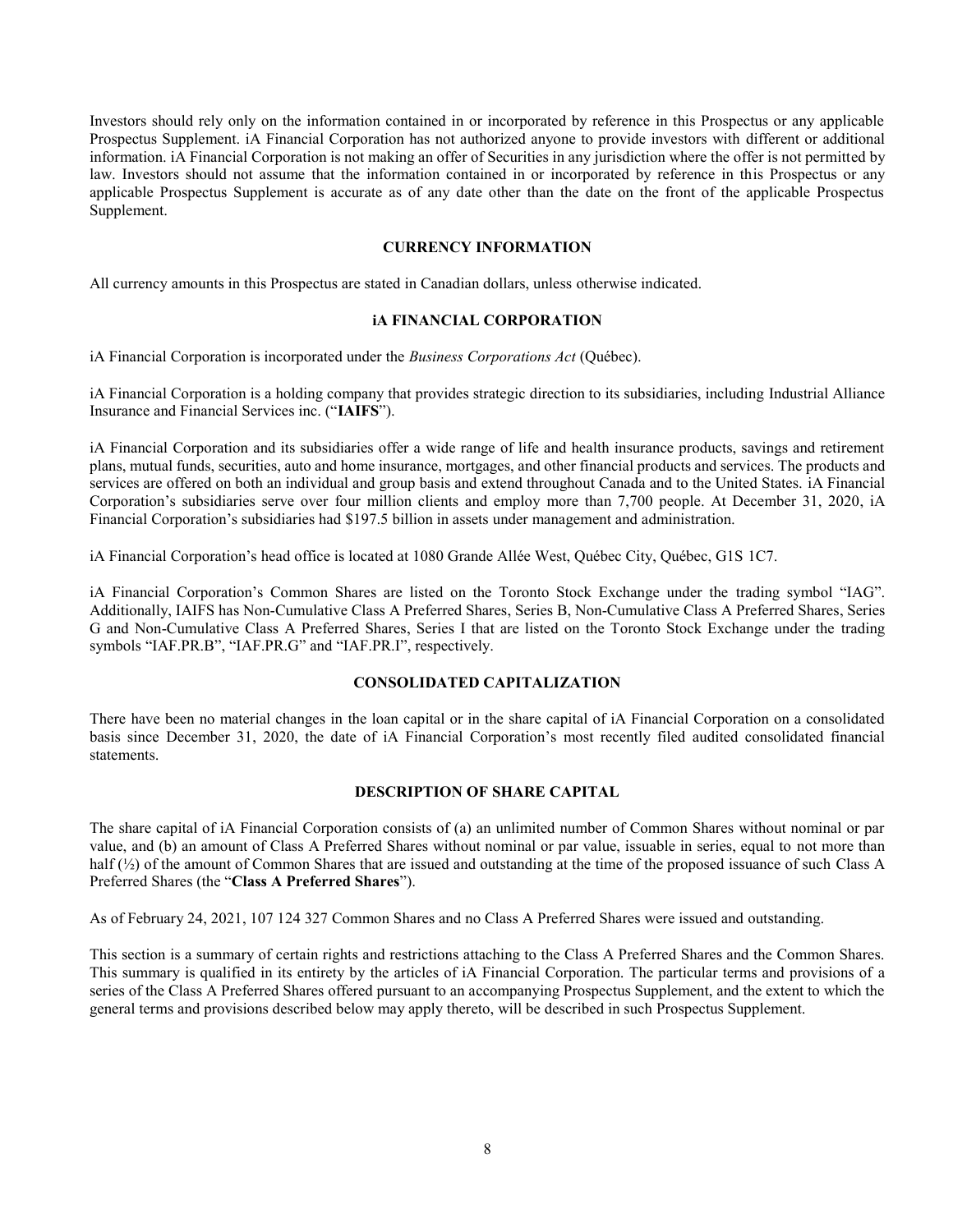## **Description of the Common Shares**

## *Dividends*

Subject to the prior rights of the holders of Class A Preferred Shares and any other shares ranking senior to the Common Shares with respect to the payment of dividends, the holders of Common Shares will be entitled to receive such dividends as may be declared by the Board of Directors out of the sums duly allocated to the payment of shareholder dividends, in such amounts and in such form as the Board of Directors may establish, and all dividends that the Board of Directors may declare on the Common Shares shall be declared and paid in equal amounts per share on all the Common Shares outstanding at the time.

## *Dissolution*

In the event of liquidation, winding-up or dissolution of iA Financial Corporation, whether voluntary or involuntary, or any other distribution of its assets to its shareholders for the precise purpose of winding up its affairs, subject to the prior rights of the holders of Class A Preferred Shares and any other shares ranking senior to the Common Shares with respect to the distribution of property upon liquidation, winding-up or dissolution of iA Financial Corporation, the holders of Common Shares will be entitled to receive the remaining assets of iA Financial Corporation relating to shareholders in an equal amount per share, without any share being entitled to any priority over any other share.

#### *Voting*

The holders of Common Shares will be entitled to receive notice of and to attend all meetings of shareholders of iA Financial Corporation and they will have one vote for each Common Share held at every meeting of shareholders of iA Financial Corporation, with the exception of meetings at which only the holders of shares of another class or particular series of iA Financial Corporation are entitled to vote separately as a class or series.

## *Notice of meeting*

The formalities to be observed with respect to the giving of notice of any meeting or adjourned meeting, the quorum required therefor and the conduct thereof will be those required by law and those, if any, specified in the by-laws or resolutions of iA Financial Corporation with respect to meetings of shareholders.

#### **Description of the Class A Preferred Shares**

#### *Board of Directors' Authority to Issue in One or More Series*

The Board of Directors may issue Class A Preferred Shares in one or more series. Before any shares of a series are issued, the Board of Directors will determine the number of shares comprising the series and, subject to the restrictions set out in the articles of iA Financial Corporation, the designation of and the rights and restrictions attaching to the Class A Preferred Shares of the series. Before any shares of a series are issued, the Board of Directors shall amend the articles so as to indicate therein the number, the designation of and any rights and restrictions determined for such series by the Board of Directors.

#### *Ranking of Class A Preferred Shares*

The rights and restrictions attaching to any series of Class A Preferred Shares will not confer any priority on that series over any other series of Class A Preferred Shares in relation to dividends or return of capital.

With respect to the payment of dividends and the distribution of property upon liquidation, winding-up or dissolution of iA Financial Corporation, whether voluntary or involuntary, or any other distribution of the assets of iA Financial Corporation to its shareholders for the precise purpose of winding up its affairs, the Class A Preferred Shares will rank senior to the Common Shares and to any other shares ranking junior to the Class A Preferred Shares.

If any declared or undeclared cumulative dividends, any declared non-cumulative dividends or any amounts payable on account of return of capital are not paid in full on any series of Class A Preferred Shares, such dividends shall be apportioned pro rata among the Class A Preferred Shares of all series based on the amounts that would be payable on the said shares if all the said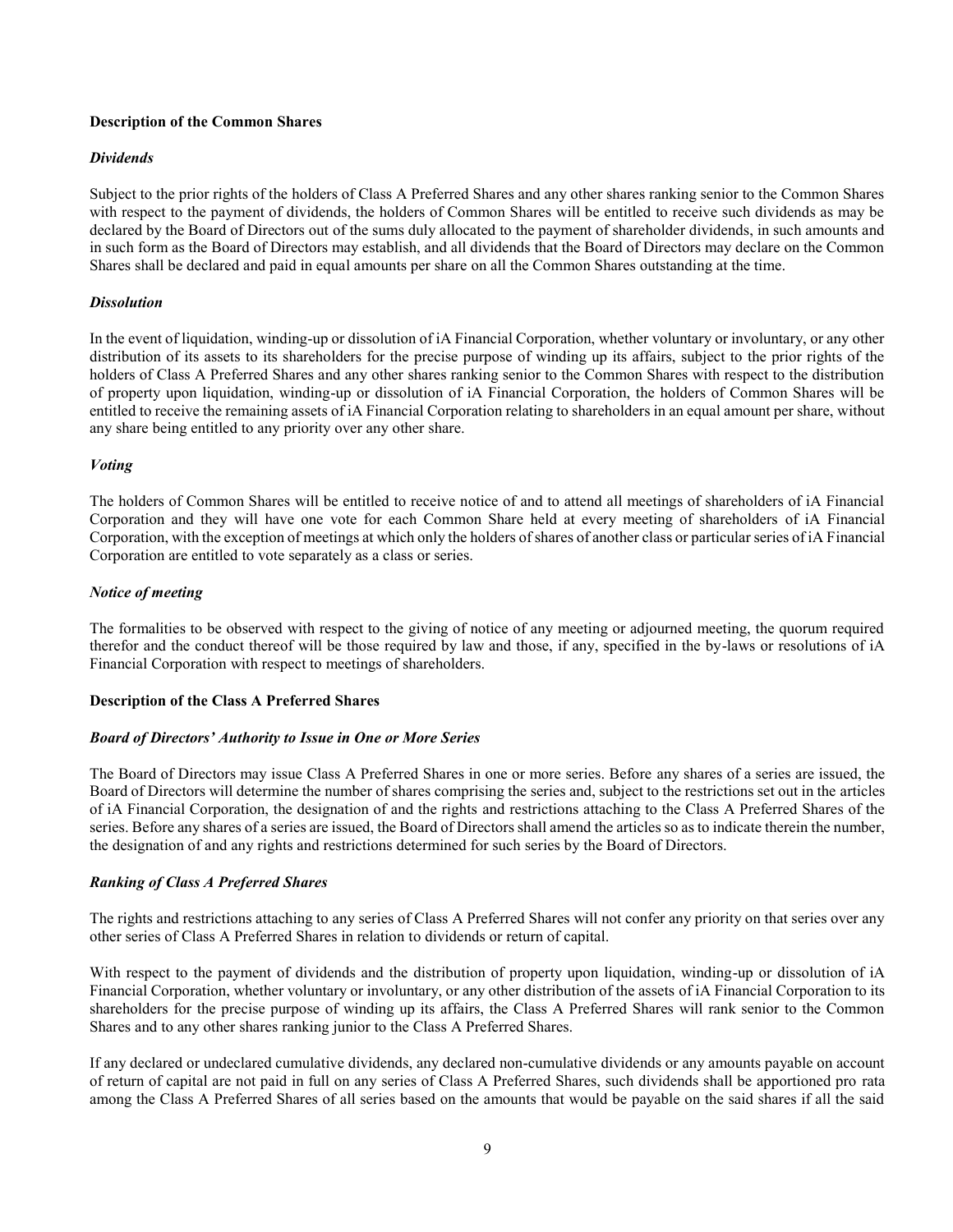dividends were declared and paid in full, and regarding return of capital, based on the amounts that would be payable on account of such return of capital if all the said amounts so payable were paid in full. However, if the property is not sufficient to pay all claims in the aforementioned manner, the claims of the holders of Class A Preferred Shares on account of return of capital shall be paid first and any remaining property shall be applied toward payment of the claims on account of dividends. Additional priority rights may also attach to the Class A Preferred Shares of any series provided that such rights are not incompatible with the rights and restrictions attaching to the Class A Preferred Shares as a class relative to the Common Shares and to any other shares ranking junior to the Class A Preferred Shares, as such rights and restrictions may be determined in relation to such series of Class A Preferred Shares.

## *Voting*

Except as referred to below or as required by law or as set out in the rights and restrictions attaching to a series of Class A Preferred Shares, the holders of Class A Preferred Shares, as a class, will not be entitled to receive notice of, attend or vote at any meetings of shareholders of iA Financial Corporation.

## *Change with Approval of the Holders of Class A Preferred Shares*

The rights and restrictions attaching to the Class A Preferred Shares as a class may only be amended or removed with the approval of the holders of Class A Preferred Shares given as specified below.

## *Approval of the Holders of Class A Preferred Shares*

The approval of the holders of Class A Preferred Shares to amend or remove any rights or restrictions attaching to the Class A Preferred Shares as a class, or in regard to any other matter requiring the consent of the holders of Class A Preferred Shares, may be given in such manner as may then be required by law, provided that such approval be given by resolution passed by an affirmative vote of at least two thirds (⅔) of the votes cast at a meeting of the holders of Class A Preferred Shares duly called for such purpose at which meeting the holders of at least one quarter (¼) of the outstanding Class A Preferred Shares were present in person or represented by proxy. If the holders of at least one quarter  $(\frac{1}{4})$  of the outstanding Class A Preferred Shares are not in attendance or represented by proxy at such meeting within 30 minutes following the time scheduled for the holding of the meeting, the meeting will be adjourned for at least 15 days and the chairman of the meeting will decide on the time and place for the adjourned meeting. Prior notice of at least seven days will be given in respect of the adjourned meeting. At the adjourned meeting, the holders of Class A Preferred Shares who are present in person or represented by proxy thereat may transact the business for which the meeting was originally called and any resolution passed thereat by an affirmative vote of at least two thirds (⅔) of the votes cast will mean that the approval of the holders of Class A Preferred Shares as aforementioned has been given.

The formalities to be observed with respect to the giving of notice and the conduct of any meeting or adjourned meeting will be those specified in the by-laws of iA Financial Corporation or in resolutions of iA Financial Corporation adopted by the Board of Directors with respect to meetings of shareholders or those required by law. On any ballot taken at any meeting of the holders of Class A Preferred Shares as a class, or at any joint meeting of the holders of two or more series of Class A Preferred Shares, each holder of such shares entitled to vote thereat will have one vote for each Class A Preferred Share held.

#### **DESCRIPTION OF DEBT SECURITIES**

The following sets forth certain general terms and provisions of the Debt Securities. The particular terms and provisions of Debt Securities offered pursuant to an accompanying Prospectus Supplement, and the extent to which the general terms and provisions described below may apply to such Debt Securities, will be described in such Prospectus Supplement.

The Debt Securities will be direct unsecured obligations of iA Financial Corporation. The Debt Securities will be senior or subordinated indebtedness of iA Financial Corporation as described in the relevant Prospectus Supplement. If the Debt Securities are senior indebtedness, they will rank equally and rateably with all other unsecured indebtedness of iA Financial Corporation, from time to time issued and outstanding, which is not subordinated. If the Debt Securities are subordinated indebtedness, they will rank equally and rateably with all other subordinated indebtedness of iA Financial Corporation, from time to time issued and outstanding, including guarantees provided by iA Financial Corporation in respect of outstanding debentures of its subsidiary, IAIFS. Such subordinated Debt Securities will, however, rank senior in right of payment to guarantees provided by iA Financial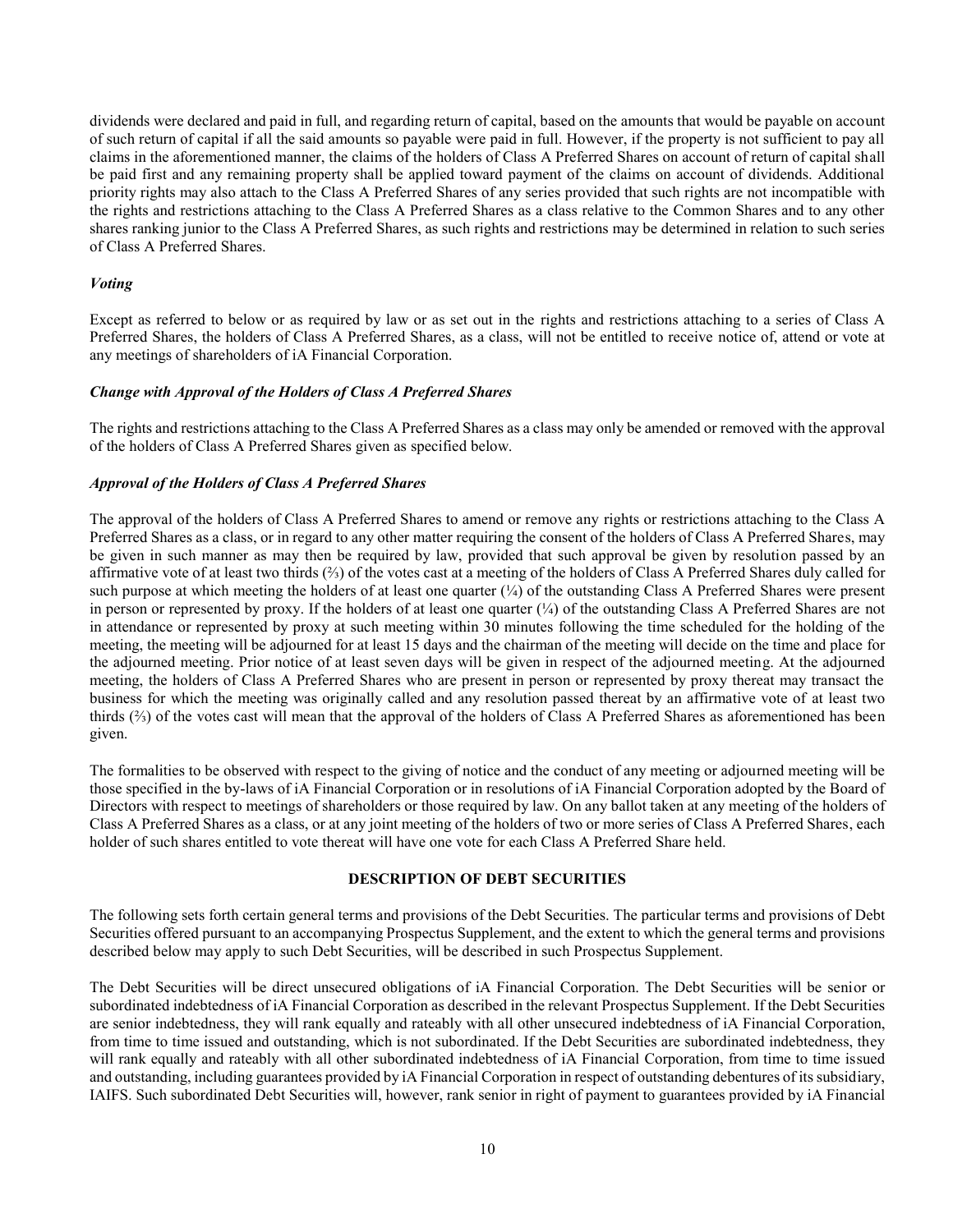Corporation in respect of certain obligations in respect of outstanding preferred shares of its subsidiaries, including IAIFS. In the event of the insolvency or winding-up of iA Financial Corporation, the subordinated indebtedness of iA Financial Corporation, including the subordinated Debt Securities, will be subordinated in right of payment to all liabilities of iA Financial Corporation (including senior indebtedness), except those other liabilities that, by their terms, rank equally with or are subordinate to such subordinated indebtedness. The Debt Securities will not constitute deposits that are insured under the Canada Deposit Insurance Corporation Act (Canada), the Deposit Insurance Act (Québec) or any other deposit insurance scheme.

The Debt Securities will be issued under one or more indentures (each, a "**Trust Indenture**"), in each case between iA Financial Corporation and a financial institution to which the *Trust and Loan Companies Act* (Canada) applies or a financial institution organized under the laws of any province of Canada and authorized to carry on business as a trustee (each, a "**Trustee**"). The statements made in this Prospectus and in the applicable Prospectus Supplement relating to any Trust Indenture and the Debt Securities to be issued thereunder are summaries of certain anticipated provisions thereof and do not purport to be complete and are subject to, and are qualified in their entirety by reference to, all provisions of the applicable Trust Indenture.

Each Trust Indenture may provide that Debt Securities may be issued thereunder up to the aggregate principal amount which may be authorized from time to time by iA Financial Corporation. Any Prospectus Supplement for Debt Securities supplementing this Prospectus will contain terms and other information with respect to the Debt Securities being offered thereby, which may include the following:

- (i) the designation, aggregate principal amount, authorized denominations and ranking of such Debt Securities;
- (ii) the currency or currency units for which the Debt Securities may be purchased and the currency or currency unit in which the principal and any interest is payable (in either case, if other than Canadian dollars);
- (iii) the percentage of the principal amount at which such Debt Securities will be issued;
- (iv) the date or dates on which such Debt Securities will mature;
- (v) the rate or rates per annum at which such Debt Securities will bear interest (if any), or the method of determination of such rates (if any);
- (vi) the dates on which any such interest will be payable and the record dates for such payments;
- (vii) the place or places where principal, premium and interest will be payable;
- (viii) the Trustee under the Trust Indenture pursuant to which the Debt Securities are to be issued;
- (ix) any redemption term or terms under which such Debt Securities may be defeased;
- (x) whether such Debt Securities are to be issued in registered form, "book-entry only" form, bearer form or in the form of temporary or permanent global securities and the basis of exchange, transfer and ownership thereof;
- (xi) any exchange or conversion terms;
- (xii) any terms relating to the modification, amendment or waiver of any terms of such Debt Securities or the applicable indenture; and
- (xiii) any other specific terms.

Debt Securities may, at the option of iA Financial Corporation, be issued in fully registered form, in "book-entry only" form or may be uncertificated. Debt Securities in registered form will be exchangeable for other Debt Securities of the same series and tenor, registered in the same name, for a like aggregate principal amount in authorized denominations and will be transferable at any time or from time to time at the corporate trust office of the Trustee for such Debt Securities. No charge will be made to the holder for any such exchange or transfer except for any tax or government charge incidental thereto.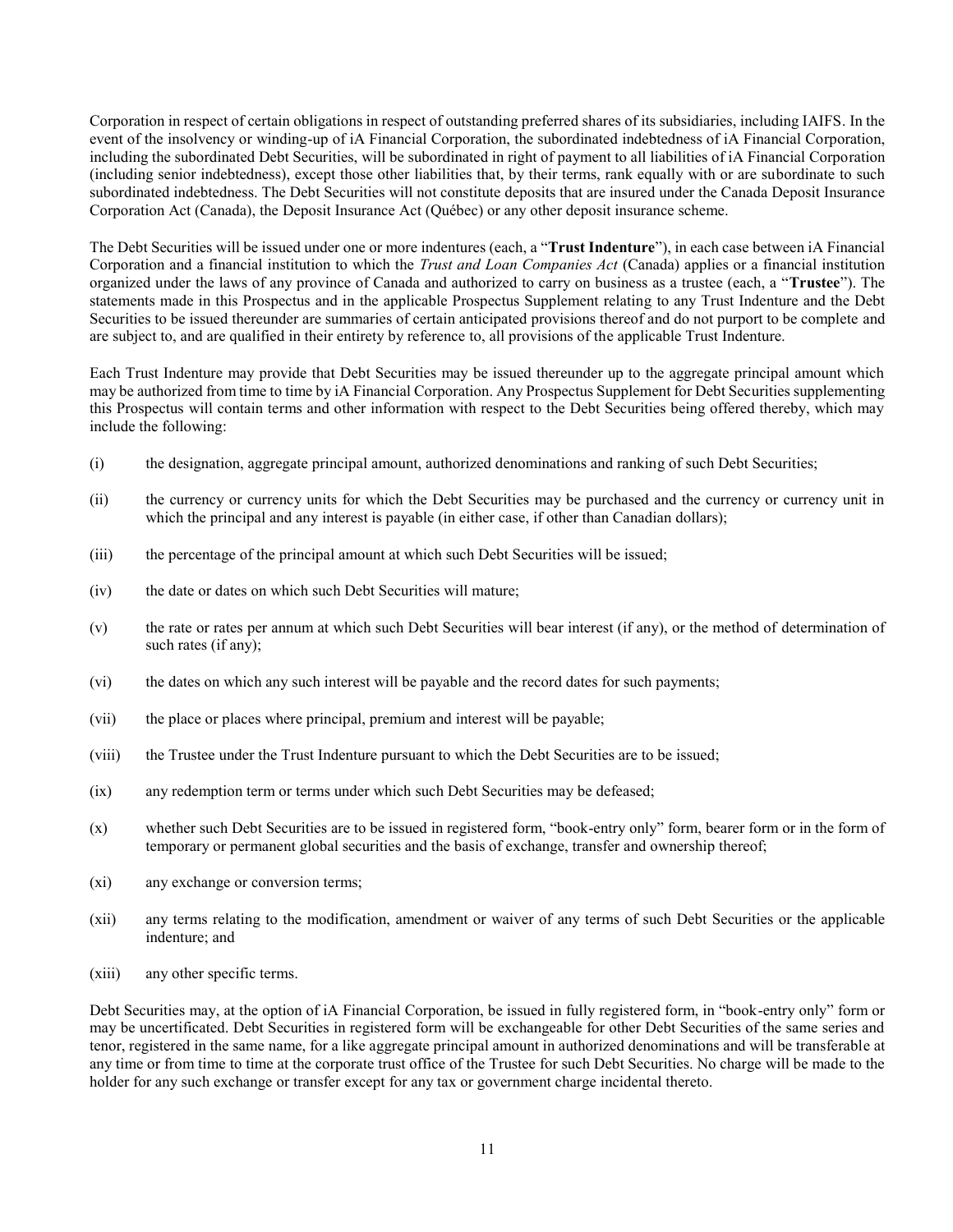Debt Securities of a single series may be issued at various times with different maturity dates, may bear interest at different rates and may otherwise vary.

iA Financial Corporation will summarize in the applicable Prospectus Supplement certain terms of the Debt Securities being offered thereby and the relevant Trust Indenture which iA Financial Corporation believes will be most important to an investor's decision to invest in the Debt Securities being offered. It is the Trust Indenture, as supplemented by any applicable supplemental indenture, and not this summary, which defines the rights of a holder of Debt Securities. There may be other provisions in the Trust Indenture which are important to a purchaser of Debt Securities. Such purchaser of Debt Securities should read the Trust Indenture for a full description of the terms of the Debt Securities.

# **DESCRIPTION OF SUBSCRIPTION RECEIPTS**

The following sets forth certain general terms and provisions of the Subscription Receipts. iA Financial Corporation may issue Subscription Receipts that may be exchanged by the holders thereof for Debt Securities, Class A Preferred Shares or Common Shares upon the satisfaction of certain conditions. The particular terms and provisions of the Subscription Receipts offered pursuant to an accompanying Prospectus Supplement, and the extent to which the general terms and provisions described below apply to such Subscription Receipts, will be described in such Prospectus Supplement.

Subscription Receipts may be offered separately or together with Debt Securities, Class A Preferred Shares or Common Shares, as the case may be. The Subscription Receipts will be issued under a subscription receipt agreement. The statements made in this Prospectus and in the applicable Prospectus Supplement relating to any subscription receipt agreement and the Subscription Receipts to be issued thereunder are summaries of certain anticipated provisions thereof and do not purport to be complete and are subject to, and are qualified in their entirety by reference to, all provisions of the applicable subscription receipt agreement.

Under the subscription receipt agreement, a purchaser of Subscription Receipts will have a contractual right of rescission following the issuance of Debt Securities, Class A Preferred Shares or Common Shares, as the case may be, to such purchaser, entitling the purchaser to receive the amount paid for the Subscription Receipts upon surrender of the Debt Securities, Class A Preferred Shares or Common Shares, as the case may be, if this Prospectus, the relevant Prospectus Supplement, and any amendment thereto, contains a misrepresentation, provided such remedy for rescission is exercised within 180 days of the date the Subscription Receipts are issued.

Any Prospectus Supplement for Subscription Receipts supplementing this Prospectus will contain the terms and conditions and other information with respect to the Subscription Receipts being offered thereby, which may include the following:

- (i) the number of Subscription Receipts;
- (ii) the price at which the Subscription Receipts will be offered and whether the price is payable in installments;
- (iii) any conditions to the exchange of Subscription Receipts into Debt Securities, Class A Preferred Shares or Common Shares, as the case may be, and the consequences of such conditions not being satisfied;
- (iv) the procedures for the exchange of the Subscription Receipts into Debt Securities, Class A Preferred Shares or Common Shares, as the case may be;
- (v) the number of Debt Securities, Class A Preferred Shares or Common Shares, as the case may be, that may be exchanged upon exercise of each Subscription Receipt;
- (vi) the designation and terms of any other Securities with which the Subscription Receipts will be offered, if any, and the number of Subscription Receipts that will be offered with each Security;
- (vii) the dates or periods during which the Subscription Receipts may be exchanged into Debt Securities, Class A Preferred Shares or Common Shares, as the case may be;
- (viii) whether such Subscription Receipts will be listed on any securities exchange;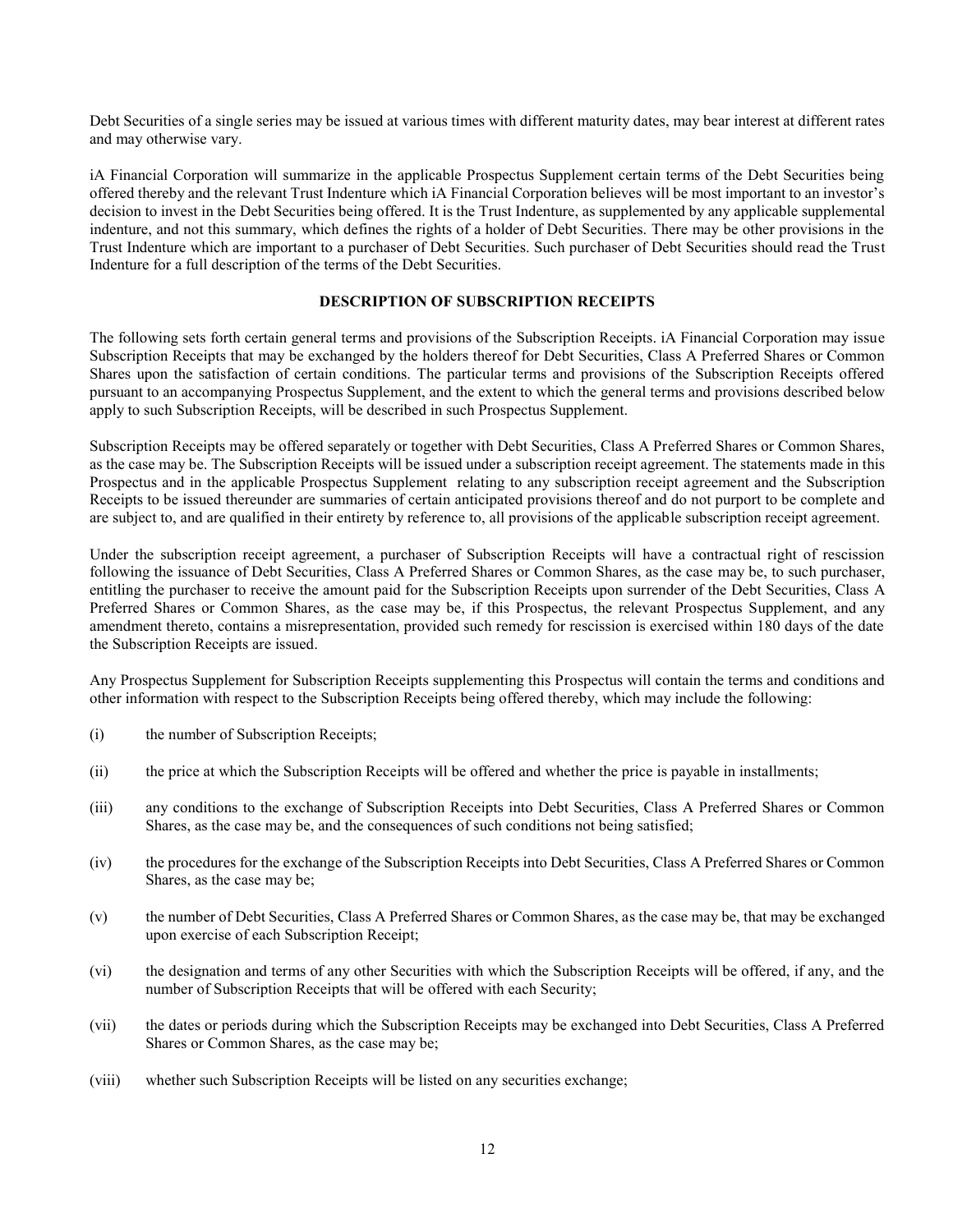- (ix) any other rights, privileges, restrictions and conditions attaching to the Subscription Receipts; and
- (x) any other specific terms.

Subscription receipt certificates will be exchangeable for new subscription receipt certificates of different denominations at the office indicated in the applicable Prospectus Supplement. Prior to the exchange of their Subscription Receipts, holders of Subscription Receipts will not have any of the rights of holders of the securities subject to the Subscription Receipts.

#### **DESCRIPTION OF WARRANTS**

The following sets forth certain general terms and provisions of the Warrants. The particular terms and provisions of the Warrants offered pursuant to an accompanying Prospectus Supplement, and the extent to which the general terms and provisions described below may apply to such Warrants, will be described in such Prospectus Supplement.

iA Financial Corporation may issue Warrants for the purchase of Debt Securities, Class A Preferred Shares or Common Shares. Warrants may be issued independently or together with Debt Securities, Class A Preferred Shares or Common Shares offered by any Prospectus Supplement and may be attached to, or separate from, any such offered Securities. Warrants will be issued under one or more warrant agreements between iA Financial Corporation and a warrant agent that iA Financial Corporation will name in the relevant Prospectus Supplement.

Selected provisions of the Warrants and the warrant agreements are summarized below. This summary is not complete. The statements made in this Prospectus and in the applicable Prospectus Supplement relating to any warrant agreement and Warrants to be issued thereunder are summaries of certain anticipated provisions thereof and do not purport to be complete and are subject to, and are qualified in their entirety by reference to, all provisions of the applicable warrant agreement.

Any Prospectus Supplement for Warrants supplementing this Prospectus will contain the terms and other information with respect to the Warrants being offered thereby, which may include the following:

- (i) the designation of the Warrants;
- (ii) the aggregate number of Warrants offered and the offering price;
- (iii) the designation, number and terms of the Debt Securities, Class A Preferred Shares or Common Shares or other securities purchasable upon exercise of the Warrants, and procedures that will result in the adjustment of those numbers;
- (iv) the exercise price of the Warrants;
- (v) the dates or periods during which the Warrants are exercisable;
- (vi) the designation and terms of any securities with which the Warrants are issued;
- (vii) if the Warrants are issued as a unit with another security, the date on and after which the Warrants and the other security will be separately transferable;
- (viii) the currency or currency unit in which the exercise price is denominated;
- (ix) any minimum or maximum amount of Warrants that may be exercised at any one time;
- (x) whether such Warrants will be listed on any securities exchange;
- (xi) any terms, procedures and limitations relating to the transferability, exchange or exercise of the Warrants;
- (xii) any rights, privileges, restrictions and conditions attaching to the Warrants; and
- (xiii) any other specific terms.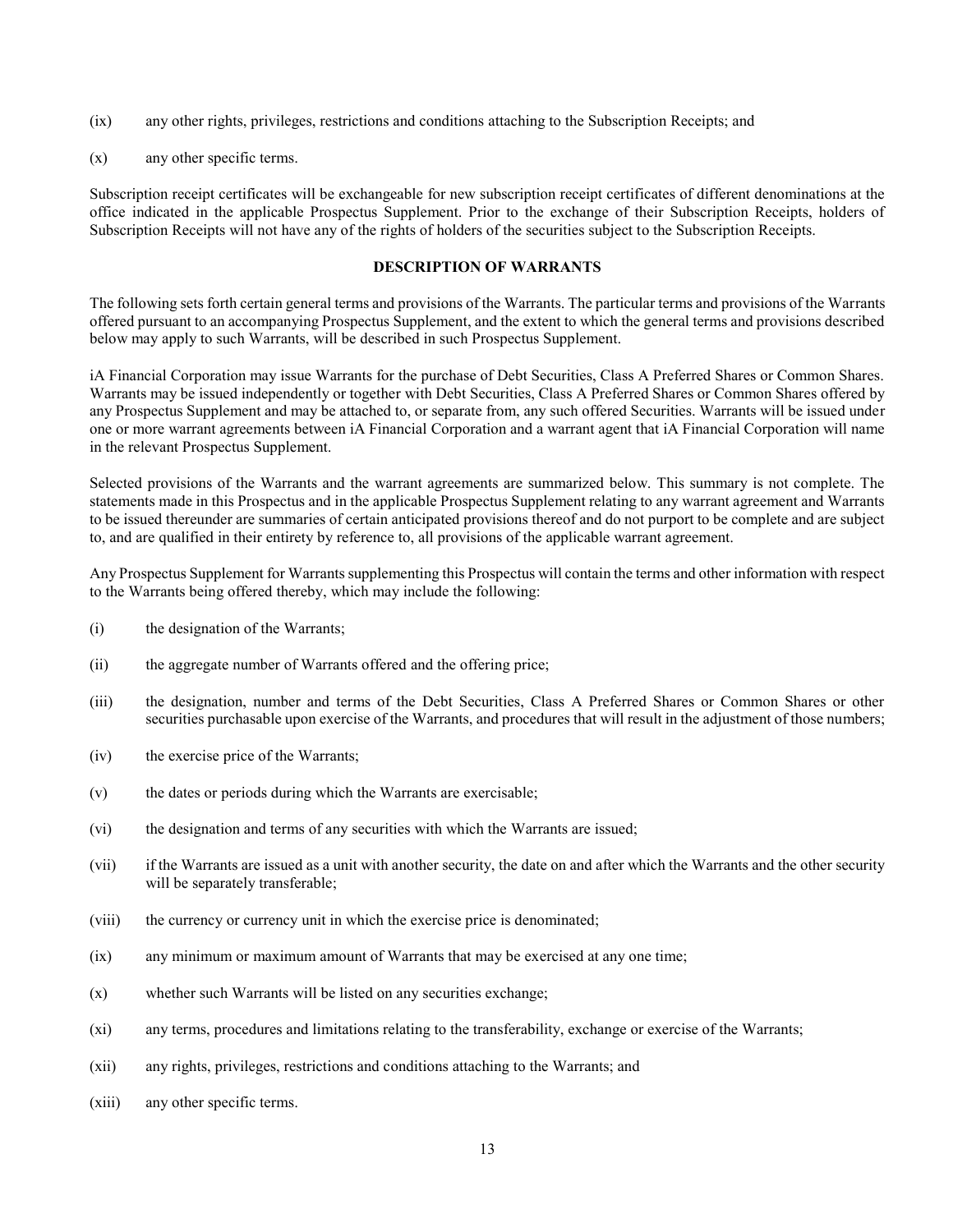Warrant certificates will be exchangeable for new warrant certificates of different denominations at the office indicated in the applicable Prospectus Supplement. Prior to the exercise of their Warrants, holders of Warrants will not have any of the rights of holders of the securities subject to the Warrants.

## **Modifications**

iA Financial Corporation may amend the warrant agreements and the Warrants, without the consent of the holders of the Warrants, to cure any ambiguity, to cure, correct or supplement any defective or inconsistent provision, or in any other manner that will not materially and adversely affect the interests of holders of outstanding Warrants. Other amendment provisions will be as indicated in the applicable Prospectus Supplement.

## **Enforceability**

The warrant agent will act solely as iA Financial Corporation's agent. The warrant agent will not have any duty or responsibility if iA Financial Corporation defaults under the warrant agreements or the warrant certificates. A Warrant holder may, without the consent of the warrant agent, enforce by appropriate legal action on its own behalf the holder's right to exercise the holder's Warrants.

## **DESCRIPTION OF SHARE PURCHASE CONTRACTS**

The following sets forth certain general terms and provisions of the Share Purchase Contracts. The particular terms and provisions of Share Purchase Contracts offered pursuant to an accompanying Prospectus Supplement, and the extent to which the general terms and provisions described below may apply to such Share Purchase Contracts, will be described in such Prospectus Supplement.

iA Financial Corporation may issue Share Purchase Contracts, representing contracts obligating holders to purchase from or sell to iA Financial Corporation, and obligating iA Financial Corporation to purchase from or sell to the holders, a specified number of Common Shares or Class A Preferred Shares, as applicable, at a future date or dates, and including by way of installments.

The price per Common Share or Class A Preferred Share, as applicable, may be fixed at the time the Share Purchase Contracts are issued or may be determined by reference to a specific formula contained in the Share Purchase Contracts. iA Financial Corporation may issue Share Purchase Contracts in accordance with applicable laws and in such amounts and in as many distinct series as it may determine.

Selected provisions of the Share Purchase Contracts and the warrant agreements are summarized below. This summary is not complete. The statements made in this Prospectus and in the applicable Prospectus Supplement relating to any Share Purchase Contracts to be issued thereunder are summaries of certain anticipated provisions thereof and do not purport to be complete and are subject to, and are qualified in their entirety by reference to, all provisions of the applicable Share Purchase Contracts agreements and, if applicable, collateral arrangements and depository arrangements relating to such Share Purchase Contracts.

Any Prospectus Supplement for Share Purchase Contracts supplementing this Prospectus will contain the terms and other information with respect to the Share Purchase Contracts being offered thereby, which may include the following:

- (i) whether the Share Purchase Contracts obligate the holder to purchase or sell, or both purchase and sell, Common Shares or Class A Preferred Shares, as applicable, and the nature and amount of each of those securities, or the method of determining those amounts;
- (ii) whether the Share Purchase Contracts are to be prepaid or not or paid in installments;
- (iii) any conditions upon which the purchase or sale will be contingent and the consequences if such conditions are not satisfied;
- (iv) whether the Share Purchase Contracts are to be settled by delivery, or by reference or linkage to the value or performance of Common Shares or Class A Preferred Shares;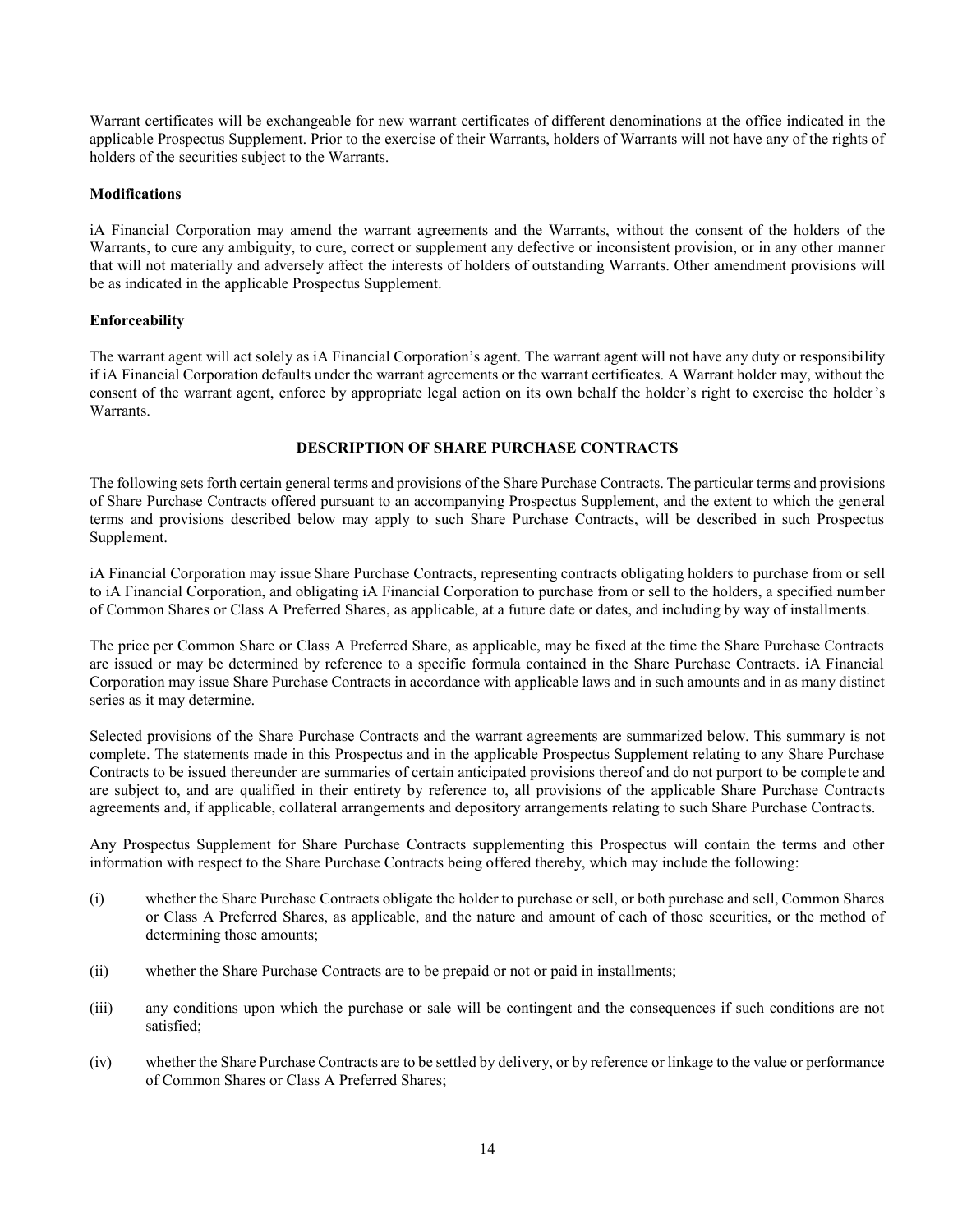- (v) any acceleration, cancellation, termination or other provisions relating to the settlement of the share purchase contracts;
- (vi) the date or dates on which the sale or purchase must be made, if any;
- (vii) whether such Share Purchase Contracts will be listed on any securities exchange;
- (viii) whether the Share Purchase Contracts will be issued in fully registered or global form;
- (ix) any rights, privileges, restrictions and conditions attaching to the Share Purchase Contracts; and
- (x) any other specific terms.

Share purchase contract certificates will be exchangeable for new share purchase contract certificates of different denominations at the office indicated in the applicable Prospectus Supplement. In the case of Share Purchase Contracts which obligate the holders to purchase securities from iA Financial Corporation, the holders will not have any of the rights of holders of the securities to be purchased pursuant to the Share Purchase Contracts until the completion of the purchase of those securities by the relevant holder in accordance with the terms of the Share Purchase Contract.

## **DESCRIPTION OF UNITS**

The following sets forth certain general terms and provisions of the Units. The particular terms and provisions of Units offered pursuant to an accompanying Prospectus Supplement, and the extent to which the general terms and provisions described below may apply to such Units, will be described in such Prospectus Supplement.

iA Financial Corporation may issue Units comprised of one or more of the other Securities described in this Prospectus in any combination. Each Unit will be issued so that the holder of the Unit is also the holder of each Security included in the Unit. Thus, the holder of a Unit will have the rights and obligations of a holder of each included Security. The unit agreement under which a Unit is issued may provide that the Securities included in the Unit may not be held or transferred separately, at any time or at any time before a specified date.

Selected provisions of the Units and the unit agreements are summarized below. This summary is not complete. The statements made in this Prospectus and in the applicable Prospectus Supplement relating to any Units to be issued thereunder are summaries of certain anticipated provisions thereof and do not purport to be complete and are subject to, and are qualified in their entirety by reference to, all provisions of the applicable Unit agreements and, if applicable, collateral arrangements and depositary arrangements relating to such Units.

Any Prospectus Supplement for Units supplementing this Prospectus will contain the terms and other information with respect to the Units being offered thereby, which may include the following:

- (i) the designation and terms of the Units and of the Securities comprising the Units, including whether and under what circumstances those Securities may be held or transferred separately;
- (ii) any provisions for the issuance, payment, settlement, transfer or exchange of the Units or of the Securities comprising the Units;
- (iii) whether the Units will be issued in fully registered or global form; and
- (iv) any other specific terms.

#### **CORPORATE AND FINANCIAL FRAMEWORK**

iA Financial Corporation is governed by the *Business Corporations Act* (Quebec) and is not regulated under the *Insurers Act*  (Quebec). However, iA Financial Corporation will maintain the ability to supply capital, if it considers it necessary, to IAIFS so that the latter meets the adequacy of capital requirements under the *Insurers Act* (Quebec). Pursuant to an undertaking, iA Financial Corporation will disclose its capital position on a quarterly basis. A copy of the undertaking (to which the *Autorité des*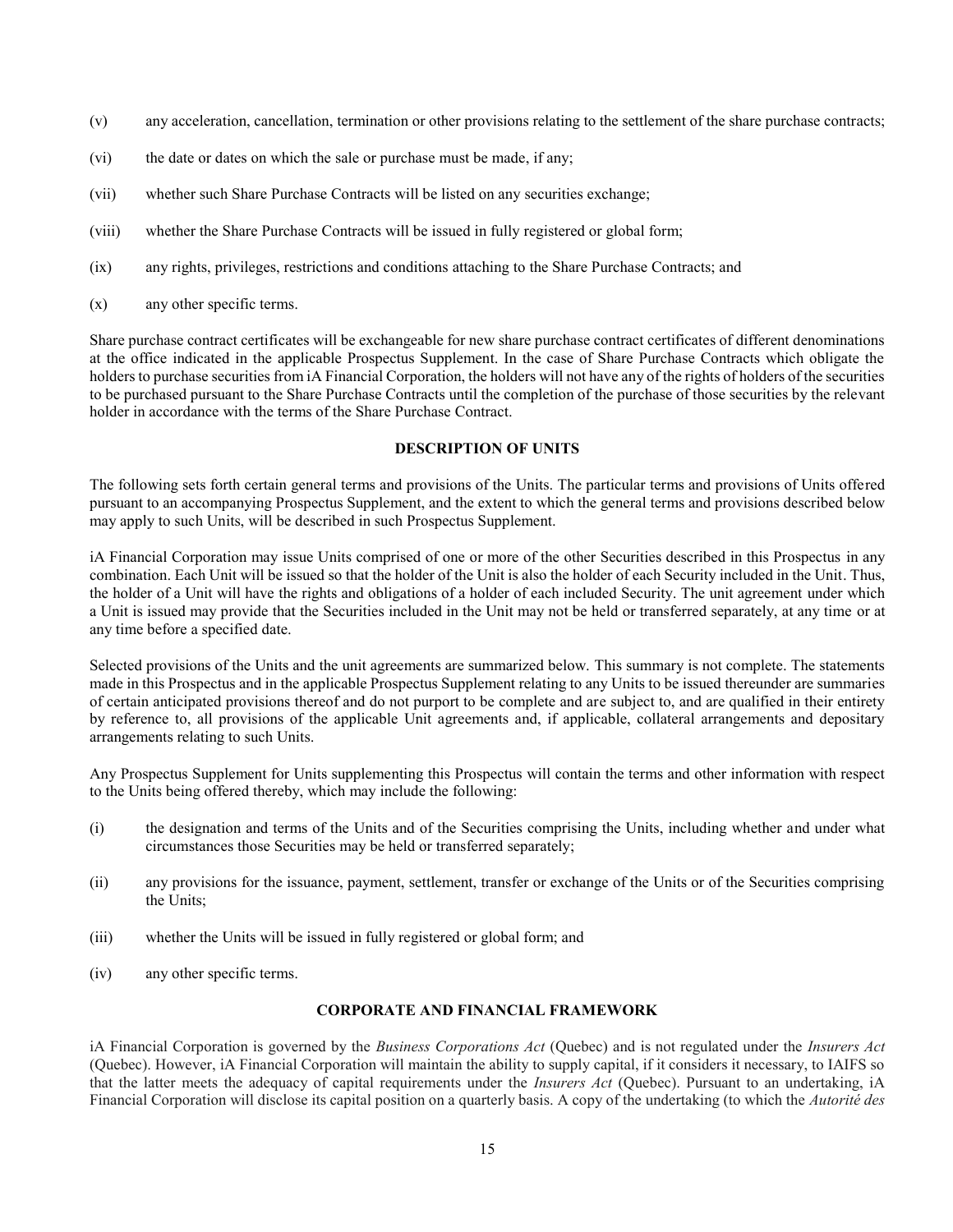*marchés financiers* is an intervening party) was filed, on January 2, 2019, under the SEDAR profiles of both iA Financial Corporation and IAIFS at [www.sedar.com.](www.sedar.com)

Moreover, pursuant to *An Act respecting Industrial-Alliance, Life Insurance Company (Québec)*, as amended by *An Act to amend An Act respecting Industrial-Alliance, Life Insurance Company (Québec)* (collectively the "**Private Bill**"), iA Financial Corporation must hold, directly or indirectly, 100% of the common shares of IAIFS.

## **CONSTRAINTS ON VOTING SHARES**

The Private Bill contains restrictions on the acquisition and voting of voting shares of iA Financial Corporation. Pursuant to these restrictions, no person is permitted to acquire, directly or indirectly, any voting shares of iA Financial Corporation (including Common Shares) if the acquisition would cause the person and his associates to hold 10% or more of the voting rights attached to the shares of iA Financial Corporation. No person who holds 10% or more of the voting rights attaching to the shares of iA Financial Corporation together with his associates may exercise any voting rights attached to the shares held by such person.

## **PLAN OF DISTRIBUTION**

iA Financial Corporation may sell the Securities (i) through underwriters or dealers, (ii) directly to one or more purchasers pursuant to applicable statutory exemptions, or (iii) through agents. The Securities may be sold at fixed prices or non-fixed prices, such as prices determined by reference to the prevailing price of the specified securities in a specified market, at market prices prevailing at the time of sale or at prices to be negotiated with purchasers, which prices may vary as between purchasers and during the period of distribution of the Securities. The Prospectus Supplement for any of the Securities being offered thereby will set forth the terms of the offering of such Securities, including the type of security being offered, the name or names of any underwriters, dealers or agents, the purchase price of such Securities, the proceeds to iA Financial Corporation from such sale, any underwriting discounts and other items constituting underwriters' compensation, any public offering price and any discounts or concessions allowed or re-allowed or paid to dealers. Only underwriters so named in the Prospectus Supplement are deemed to be underwriters in connection with the Securities offered thereby.

If underwriters are used in the sale, the Securities will be acquired by the underwriters for their own account and may be resold from time to time in one or more transactions, including negotiated transactions, at a fixed public offering price or at varying prices determined at the time of sale. The obligations of the underwriters to purchase such Securities will be subject to certain conditions precedent, and the underwriters will be obligated to purchase all the Securities of the series offered by the Prospectus Supplement if any of such Securities are purchased. Any public offering price and any discounts or concessions allowed or reallowed or paid to dealers may be changed from time to time.

The Securities may also be sold directly by iA Financial Corporation at such prices and upon such terms as agreed to by iA Financial Corporation and the purchaser or through agents designated by iA Financial Corporation from time to time. Any agent involved in the offering and sale of the Securities in respect of which this Prospectus is delivered will be named, and any commissions payable by iA Financial Corporation to such agent will be set forth, in the Prospectus Supplement. Unless otherwise indicated in the Prospectus Supplement, any agent would be acting on a best efforts basis for the period of its appointment.

iA Financial Corporation may agree to pay the underwriters, dealers or agents a commission for various services relating to the issue and sale of any Securities offered hereby. Any such commission will be paid out of the general corporate funds of iA Financial Corporation. Underwriters, dealers and agents who participate in the distribution of the Securities may be entitled under agreements to be entered into with iA Financial Corporation to indemnification by iA Financial Corporation against certain liabilities, including liabilities under securities legislation, or to contribution with respect to payments which such underwriters, dealers or agents may be required to make in respect thereof.

In connection with any offering of the Securities, the underwriters, dealers or agents may over-allot or effect transactions which stabilize or maintain the market price of the Securities offered at a higher level than that which might exist in the open market. These transactions may be commenced, interrupted or discontinued at any time.

Unless otherwise specified in a Prospectus Supplement, the Securities will not be registered under the United States Securities Act of 1933, as amended or the securities law of any state of the United States of America.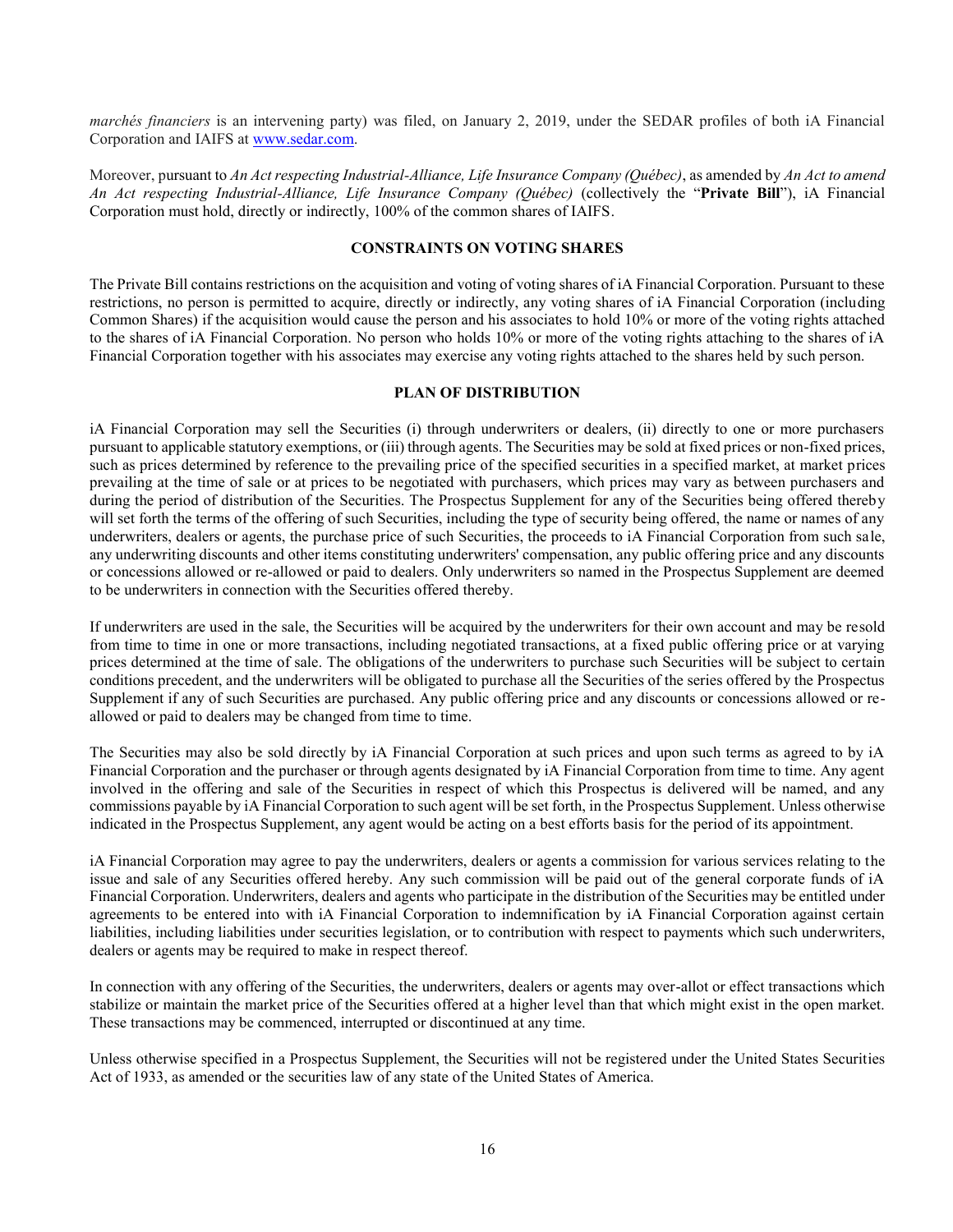## **RISK FACTORS**

An investment in the Securities is subject to various risks including those risks inherent in investing in a diversified financial institution. Before deciding whether to invest in any Securities, investors should carefully consider the risks set out herein and described in the documents incorporated by reference in this Prospectus (including subsequently filed documents deemed to be incorporated by reference) and, if applicable, those described in a Prospectus Supplement relating to a specific offering of Securities. Prospective purchasers should consider the categories of risks identified and discussed in other filings iA Financial Corporation makes with securities regulators including, without limitation, the sections entitled "Risk Factors" in iA Financial Corporation's annual information form and "Risk Management" contained in iA Financial Corporation's management's discussion and analysis related to the most recent audited consolidated financial statements and the "Management of Risks Associated with Financial Instruments", "Management of Insurance Risk" and "Insurance Contract Liabilities and Investment Contract Liabilities" notes to iA Financial Corporation's most recent audited consolidated financial statements, all of which are being incorporated by reference into this Prospectus. These risks are not the only risks facing iA Financial Corporation. Additional risks and uncertainties not currently known to iA Financial Corporation, or that iA Financial Corporation currently deems immaterial, may also materially and adversely affect its business.

#### **USE OF PROCEEDS**

Unless otherwise specified in a Prospectus Supplement, the net proceeds to iA Financial Corporation from the sale of the Securities will be used for the general corporate purposes of iA Financial Corporation.

#### **LEGAL MATTERS**

Unless otherwise specified in a Prospectus Supplement, certain legal matters relating to an issue and sale of Securities will be passed upon, on behalf of iA Financial Corporation, by Norton Rose Fulbright Canada LLP. As of the date hereof, the partners, counsel and associates of Norton Rose Fulbright Canada LLP owned beneficially as a group, directly or indirectly, less than 1% of the outstanding securities of iA Financial Corporation.

## **INDEPENDENT AUDITOR**

The independent auditor of iA Financial Corporation is Deloitte LLP, Chartered Professional Accountants, located at 801 Grande Allée West, Suite 350, Québec City, Québec, G1S 4Z4. Deloitte LLP is independent with respect to iA Financial Corporation within the meaning of the Code of Ethics of the *Ordre des comptables professionnels agréés du Québec*.

#### **ENFORCEMENT OF JUDGMENTS AGAINST FOREIGN PERSONS**

Jacques Martin, Nicolas Darveau-Garneau and Emma K. Griffin (the "**Non-Resident Directors**") are directors of iA Financial Corporation who reside outside of Canada. The Non-Resident Directors have appointed the following agent for service of process:

Name of Person or Company Name and Address of Agent

Jacques Martin Nicolas Darveau-Garneau Emma K. Griffin

iA Financial Corporation 1080 Grande Allée West, Québec City, Québec, G1S 1C7

Purchasers are advised that it may not be possible for investors to enforce judgments obtained in Canada against any person or company that is incorporated, continued or otherwise organized under the laws of a foreign jurisdiction or resides outside of Canada, even if the party has appointed an agent for service of process.

## **STATUTORY RIGHTS OF WITHDRAWAL AND RESCISSION**

Securities legislation in certain of the provinces of Canada provides purchasers with the right to withdraw from an agreement to purchase securities. This right may be exercised within two business days after receipt or deemed receipt of a prospectus and any amendment. In several of the provinces, the securities legislation further provides a purchaser with remedies for rescission or, in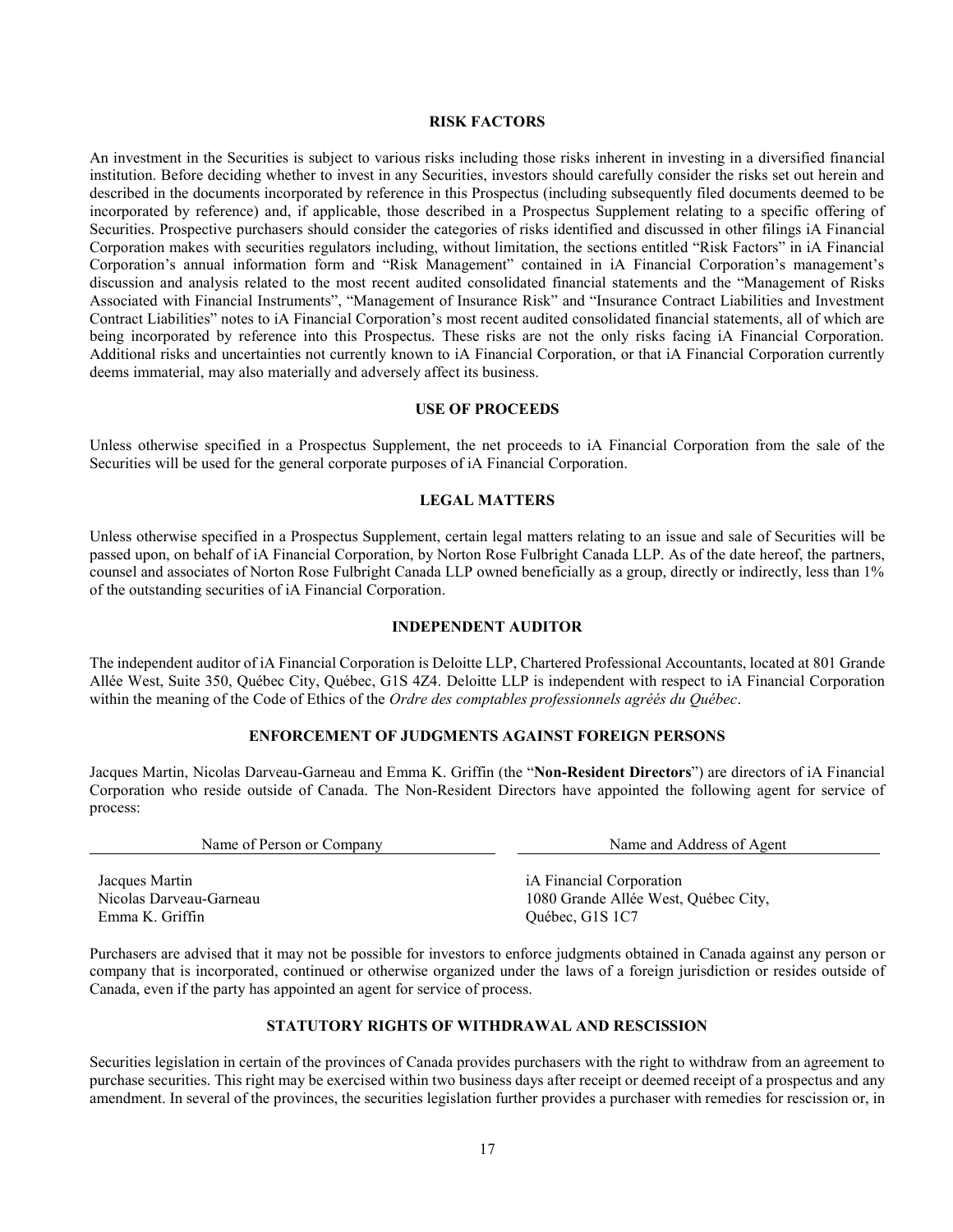some jurisdictions, revisions of the price or damages if the prospectus and any amendment contains a misrepresentation or is not delivered to the purchaser, provided that the remedies for rescission, revisions of the price or damages are exercised by the purchaser within the time limit prescribed by the securities legislation of the purchaser's province. The purchaser should refer to any applicable provisions of the securities legislation of the purchaser's province for the particulars of these rights or consult with a legal adviser.

Original Canadian purchasers of Securities that are convertible, exchangeable or exercisable securities will have a contractual right of rescission against iA Financial Corporation in respect of the conversion, exchange or exercise of such Securities. The contractual right of rescission will entitle such original Canadian purchasers to receive the amount paid for such convertible, exchangeable or exercisable securities (and any additional amount paid upon conversion, exchange or exercise), upon surrender of the underlying securities gained thereby, in the event that this Prospectus (as supplemented or amended) contains a misrepresentation, provided that both the conversion, exchange or exercise occurs, and the right of rescission is exercised, within 180 days of the date of the purchase of the Securities under this Prospectus (as supplemented or amended). This contractual right of rescission will be consistent with the statutory right of rescission described under section 217 of the *Securities Act* (Québec), and is in addition to any other right or remedy available to original Canadian purchasers under section 217 of the *Securities Act* (Québec) or otherwise at law.

In an offering of convertible, exchangeable or exercisable securities, investors are cautioned that the statutory right of action for damages for a misrepresentation contained in the prospectus is limited, in certain provincial securities legislation, to the price at which the convertible, exchangeable or exercisable securities is offered to the public under the prospectus offering. This means that, under the securities legislation of certain provinces, if the purchaser pays additional amounts upon conversion, exchange or exercise of the security, those amounts may not be recoverable under the statutory right of action for damages that applies in those provinces. The purchaser should refer to any applicable provisions of the securities legislation of the purchaser's province for the particulars of this right of action for damages or consult with a legal adviser.